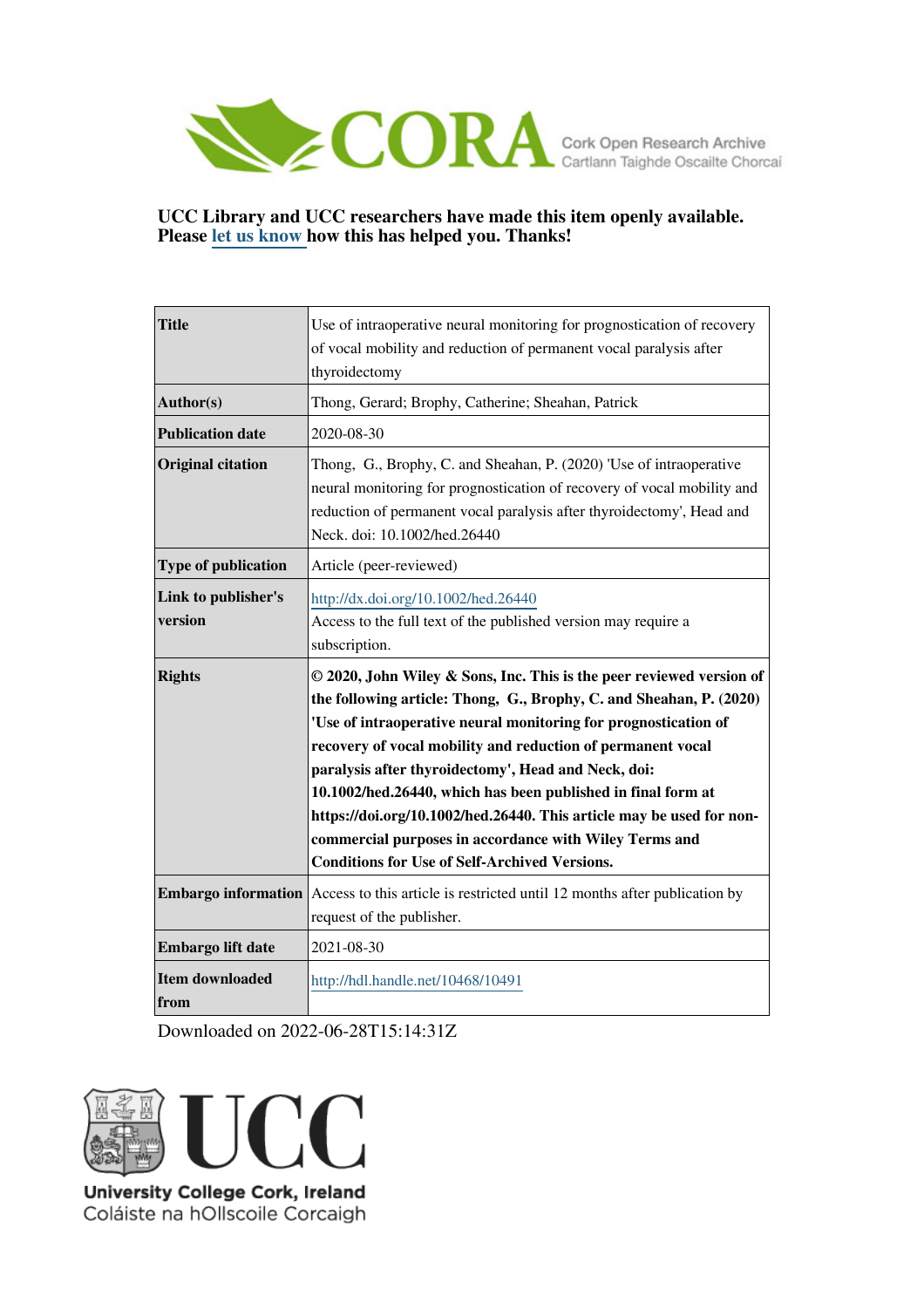USE OF INTRAOPERATIVE NEURAL MONITORING FOR PROGNOSTICATION OF RECOVERY OF VOCAL MOBILITY AND REDUCTION OF PERMANENT VOCAL PARALYSIS AFTER THYROIDECTOMY

Gerard Thong MB MRCSI<sup>1</sup> [Gerardthong@rcsi.ie](mailto:Gerardthong@rcsi.ie)

Catherine Brophy MB MRCSI<sup>1</sup> [catherinebrophy@rcsi.ie](mailto:catherinebrophy@rcsi.ie)

Patrick Sheahan MD FRCSI (ORL-HNS)<sup>1,2</sup> [Sheahan.patrick@sivuh.ie](mailto:Sheahan.patrick@sivuh.ie)

1 Department of Otolaryngology – Head & Neck Surgery, South Infirmary Victoria University Hospital, Cork, Ireland

2 Ear Nose Throat and Oral (ENTO) Research Institute, University College Cork, Cork, Ireland

Address for Correspondence: Patrick Sheahan, Department of Otolaryngology – Head & Neck Surgery, South Infirmary Victoria University Hospital, Cork, Ireland

Tel (+353)-21-4926203 Fax (+353)-21-4319794

Email: [Sheahan.patrick@sivuh.ie](mailto:Sheahan.patrick@sivuh.ie)

Funding: None

Running Title: Neural monitoring and permanent vocal palsy after thyroidectomy

Key words: Thyroidectomy; vocal palsy; neural monitoring; recurrent laryngeal nerve; branching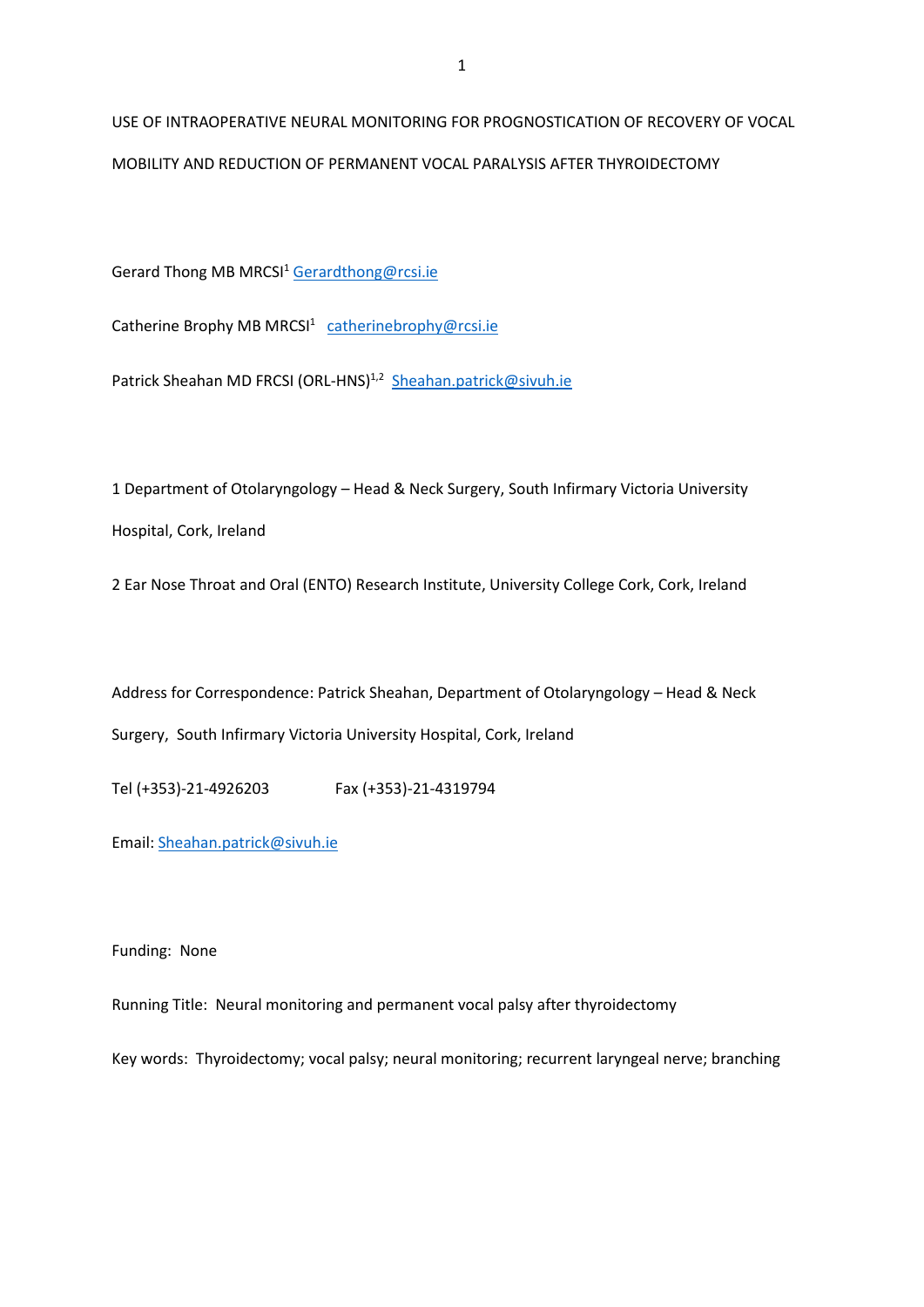### ABSTRACT

## INTRODUCTION

The benefits of intraoperative neural monitoring (IONM) of recurrent laryngeal nerve (RLN) on postthyroidectomy vocal cord palsy (VCP) rates are contentious. We wished to study impact of IONM on permanent VCP after thyroidectomy.

### **METHODS**

Retrospective review of prospective series of 1011 (1539 nerves-at-risk) patients undergoing thyroidectomy without (418, Group 1) and with (583, Group 2) IONM.

## **RESULTS**

There were 3 recognized nerve injuries in Group 1, versus 1 in Group 2 (p=0.3). There were no differences in overall VCP rates. However, patients in Group 2 with immediate postoperative VCP had higher likelihood of full recovery than patients in Group 1 (55/56 versus 23/29, p=0.01), and lower incidence of total permanent VCP (2/917 versus 9/647, p=0.01).

## **CONCLUSION**

Among patients with immediate postoperative VCP after thyroidectomy, IONM is associated with a higher likelihood of regaining normal vocal function. This may be related to better identification of RLN branching in IONM cases.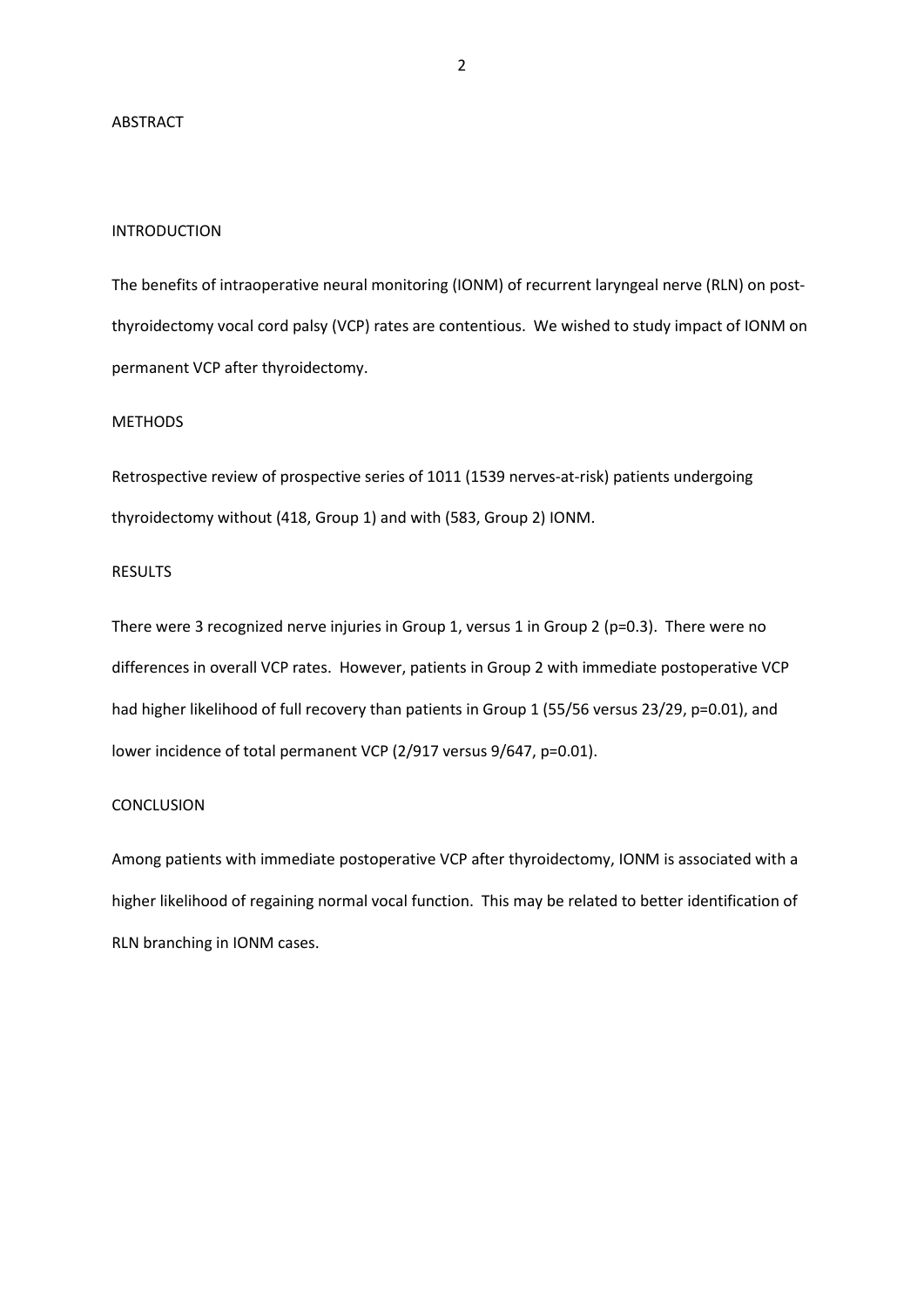INTRODUCTION

Damage to recurrent laryngeal nerve (RLN) leading to vocal cord palsy (VCP) and consequent dysphonia is one of the most significant complications of thyroidectomy, and may lead to patient distress, adverse impact on quality of life, and reduced earning potential<sup>1</sup>. Transient VCP (resolving within 6 months) is thought to occur due to stretching, thermal injury, or compression to the RLN, which leads to neuropraxic injury to the RLN, and consequent vocal ford paresis or paralysis<sup>2</sup>. Permanent VCP (persisting beyond 6 months) arises from more severe RLN injury, most commonly nerve section, but possibly also by more severe degrees of stretching or thermal injury, resulting in axontomesis or neurotmesis, leading to synkinesis, incomplete, or no recovery of vocal cord function. However, reasons for failure of some anatomically preserved RLNs to regain full functionality remain unclear.

Visual identification of the RLN during thyroidectomy is considered gold standard in order to minimize the risk of inadvertent RLN damage<sup>3</sup>. Recently, there has been increasing usage of RLN monitoring devices. Most of these incorporate a stimulating probe which is used to intermittently stimulate the putative RLN, eliciting a response which is detected by a laryngeal electrode attached to the endotracheal tube. In theory, this should reduce the risk of inadvertent neural injury, by allowing "testing" of structures prior to division, and thus reduce the risk of unwitting division of the RLN<sup>4-11</sup>. However, published literature regarding the efficacy of RLN monitors in reducing the incidence of post thyroidectomy VCP is conflicting<sup>12-19</sup>.

The purpose of the present paper was to study vocal outcomes after thyroidectomy, and, in particular, to study factors which may prognosticate for recovery of vocal function and long-term vocal outcomes. The senior author of the present paper (PS) has prospectively collected data on all thyroid surgeries and vocal cord outcomes for over a decade. During this period, surgical details, intraoperative events, and immediate and long-term vocal outcomes have been consistently and meticulously documented. In addition, during the period covered by this review, the RLN monitor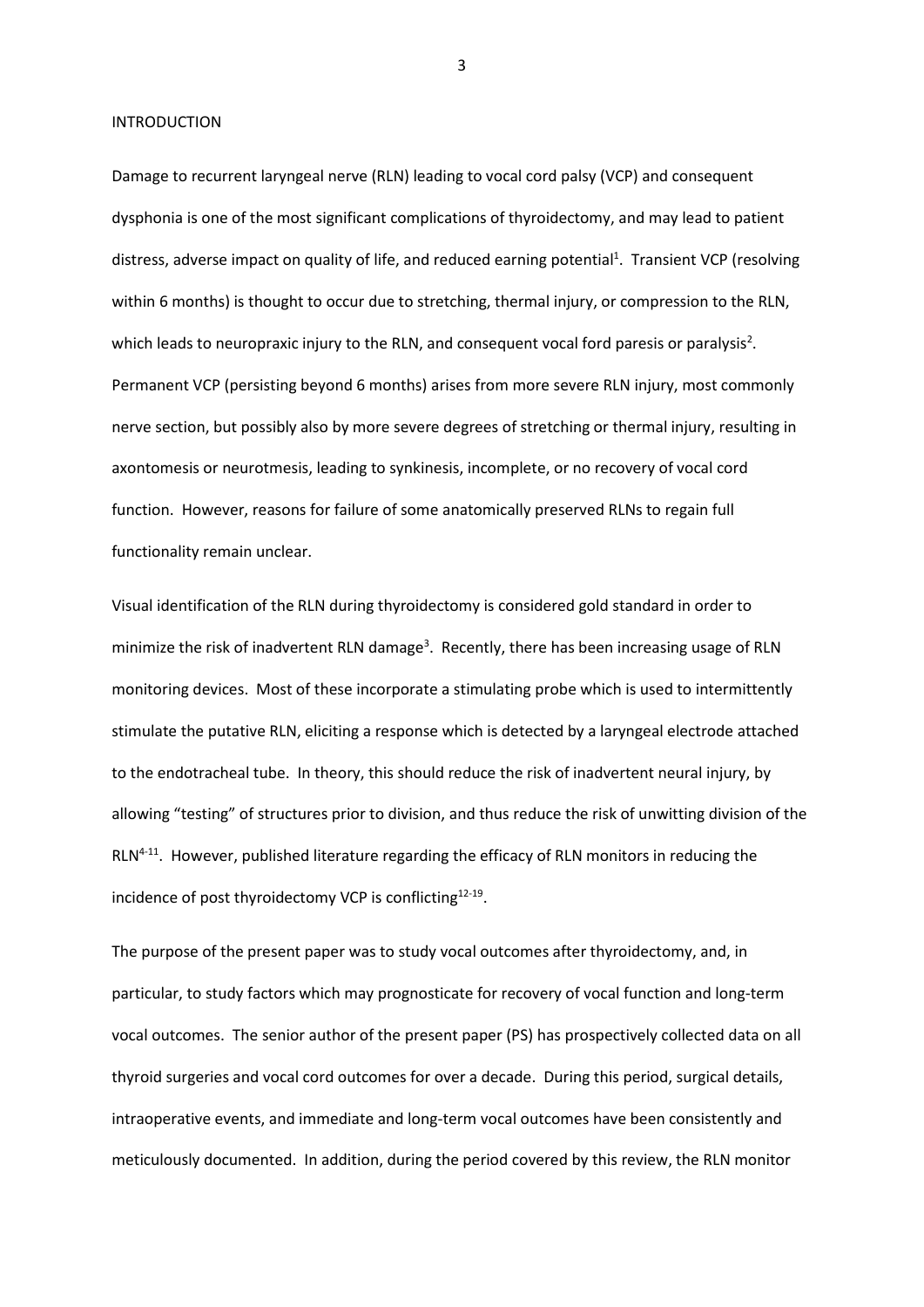was introduced into our practice. This afforded an opportunity to study the impact of RLN monitoring on rates of VCP, recovery of vocal mobility, and long-term vocal function.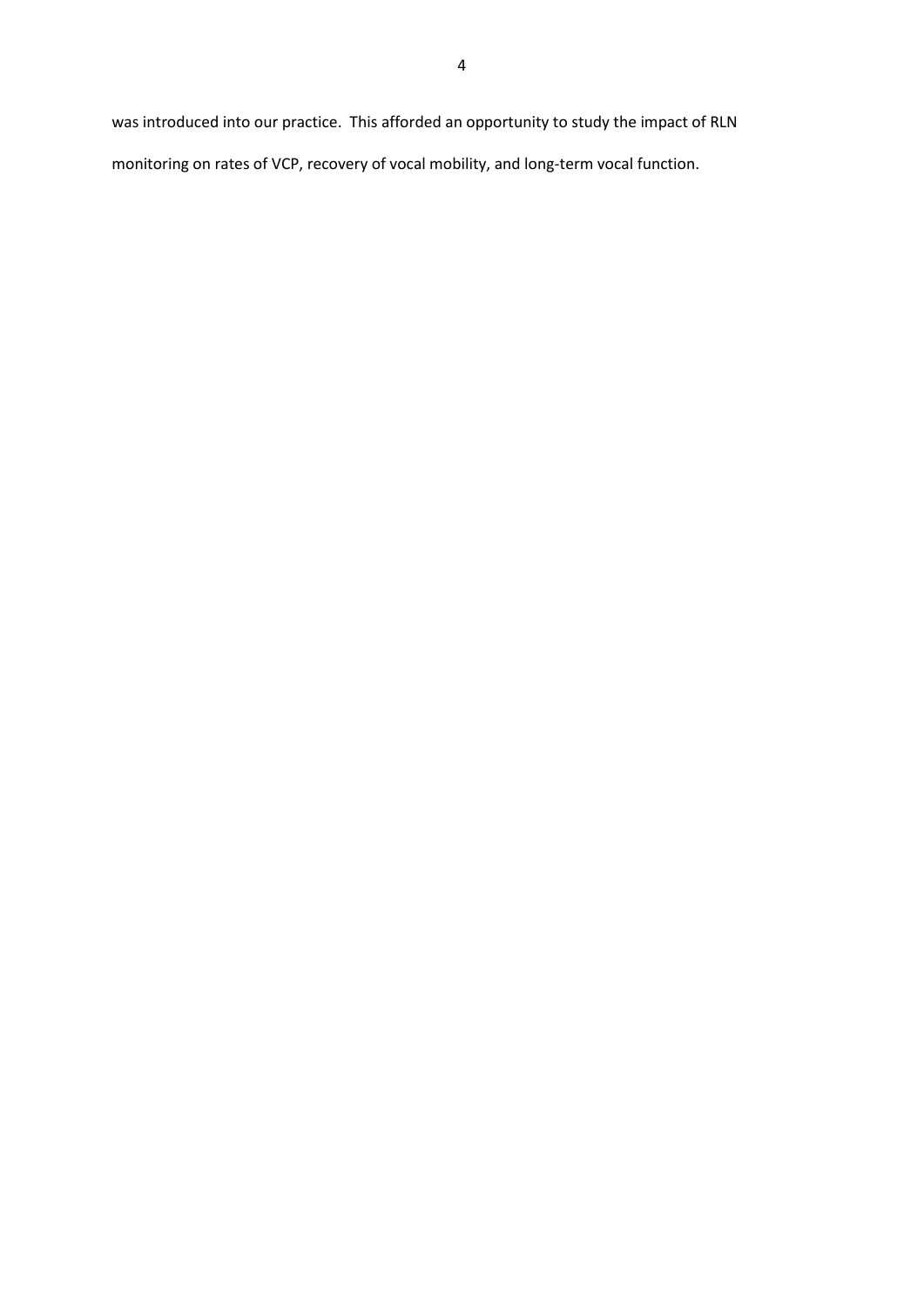#### METHODS

This study was approved by the Cork Clinical Research Ethics Committee and the Data Protection Office in the South Infirmary Victoria University Hospital. The study comprised a retrospective review of a prospectively maintained database of all thyroid operations performed by the senior author (PS) over a 10-year period between March 2009 and June 2019, inclusive. In the early part of this series, operations were performed without use of IONM. RLN monitoring equipment was purchased by the hospital in October 2013 and used as standard for thyroidectomy cases after that. Between October 2013 and January 2016, the Neurosign 100 nerve monitor (Magstim Company Ltd, UK), with lantern laryngeal electrodes were used. From 2016 onwards, Medtronic NIM Nerve monitoring system 3.0 (Medtronic, Ireland) with NIM Trivantage EMG endotracheal tubes were used. In nearly all cases, intermittent nerve monitoring was employed. A small number of cases towards the latter end of the series were monitored by automated period stimulation (APS) of vagus nerve, and were excluded from the present study.

Inclusion criteria for the present study were all thyroid operations performed during the study period. Exclusion criteria were cases with pre-existing VCP on the side ipsilateral to that undergoing surgery, RLNs undergoing deliberate sacrifice due to cancer, cases without postoperative vocal cord check, cases of thyroid isthmusectomy without RLN dissection, and cases undergoing APS monitoring. Among patients with pre-existing VCP or undergoing RLN sacrifice, the contralateral RLN was included if bilateral thyroidectomy had been performed.

The surgical technique varied according to the particulars of the case. In nearly all cases, total removal of all visible thyroid tissue on the side undergoing surgery was performed. In general, we performed initial mobilization of the upper pole, followed by the lower pole, with ligation of inferior thyroid veins, and capsular dissection of the thyroid and reflection of parathyroids and parathyroid containing tissue off the thyroid gland, at all times watching out for the possibility of a RLN adherent to the lower thyroid and being tented out of the wound on lower pole elevation. Once mobilization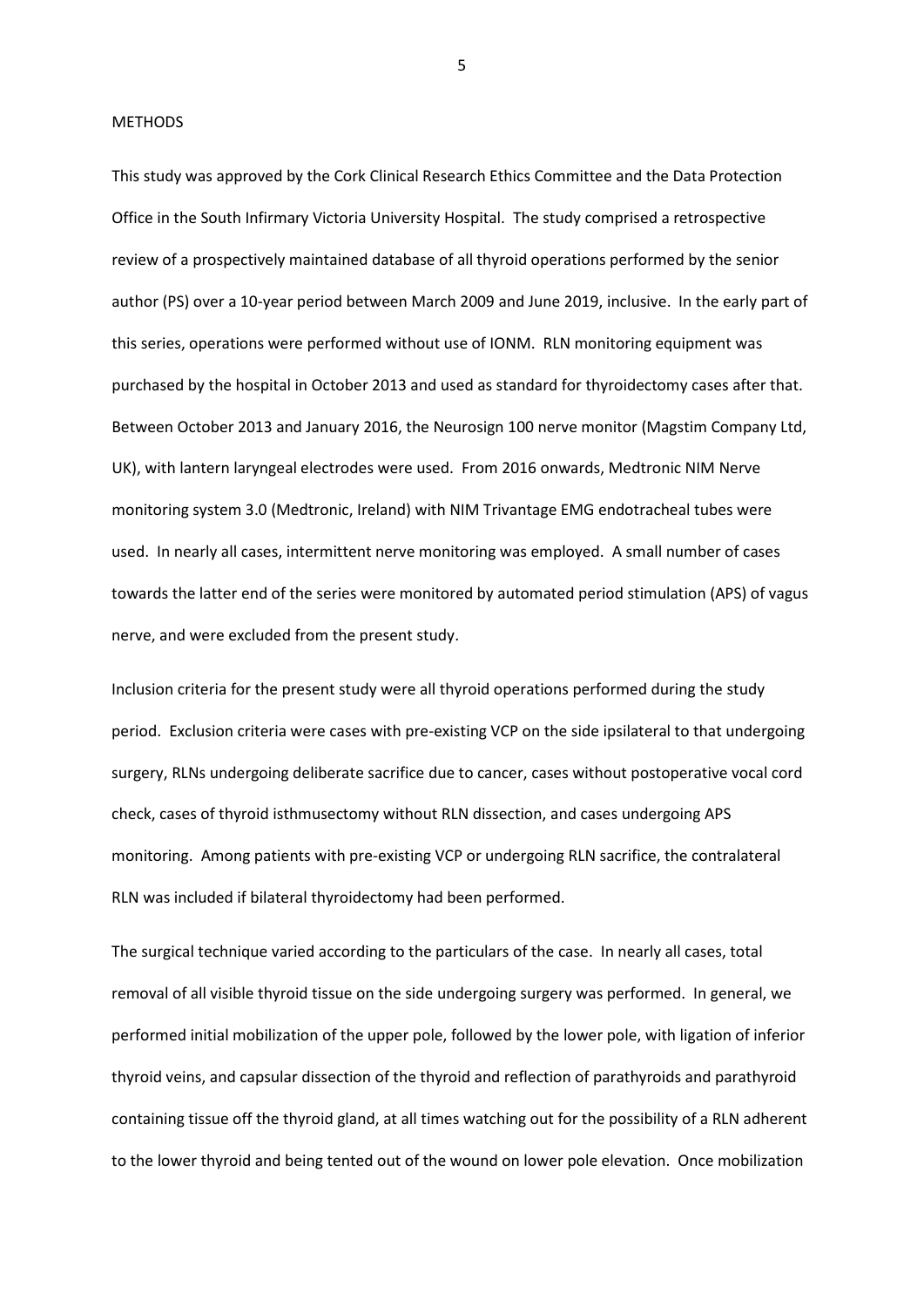of both upper and lower poles of thyroid was completed, attempts were made to locate the RLN, around the tubercle of Zuckerkandl (Singh's pointer), close to its entry point into the larynx. We aimed to definitively identify the RLN in all cases. In cases where IONM was used, this was used to confirm the RLN, as well as to test branches of inferior thyroid artery in the region of Berry's ligament, prior to ligation of same. An intact response from the most proximally exposed part of the RLN was considered to constitute an intact pathway. We did not routinely expose or stimulate the vagus nerve in IONM cases.

Our policy was for all patients undergoing thyroidectomy to undergo both preoperative and postoperative laryngoscopy. For the first few years of the study period, largely coinciding with the period where IONM was not used, postoperative laryngoscopy was performed at the out-patient clinic, 2-4 weeks postop. From ca. 2013 onwards, this switched to laryngoscopy being routinely performed on the morning after surgery, prior to discharge from hospital. For the purpose of the study, we considered any absent or reduced movement of vocal fold to constitute VCP. We did not attempt to differentiate between partial or complete palsy due to the subjectivity in determining this in many cases. Patients with VCP were generally followed up at 3-6 weeks, 3-4 months, and 6 months postoperatively. Any persistent VCP or reduced vocal movement at 6 months was considered permanent.

Data recorded in the database and extracted for the purpose of the present study included: age, sex, indication for surgery; extent of surgery; intraoperative findings (including thyroid retrosternal extension, findings of branched or bifurcating RLN, and subjective finding of RLN densely stuck to adhesions, tumour, or thyroid capsule); intraoperative events (including difficulties with RLN identification, inadvertent RLN transection, and loss of signal or other difficulties with nerve monitor in cases undergoing IONM); final diagnosis; and postoperative voice and vocal mobility. For the purposes of the study: revision surgery was considered to have been performed where thyroidectomy was performed on the same side as previously dissected. Thus, "completion"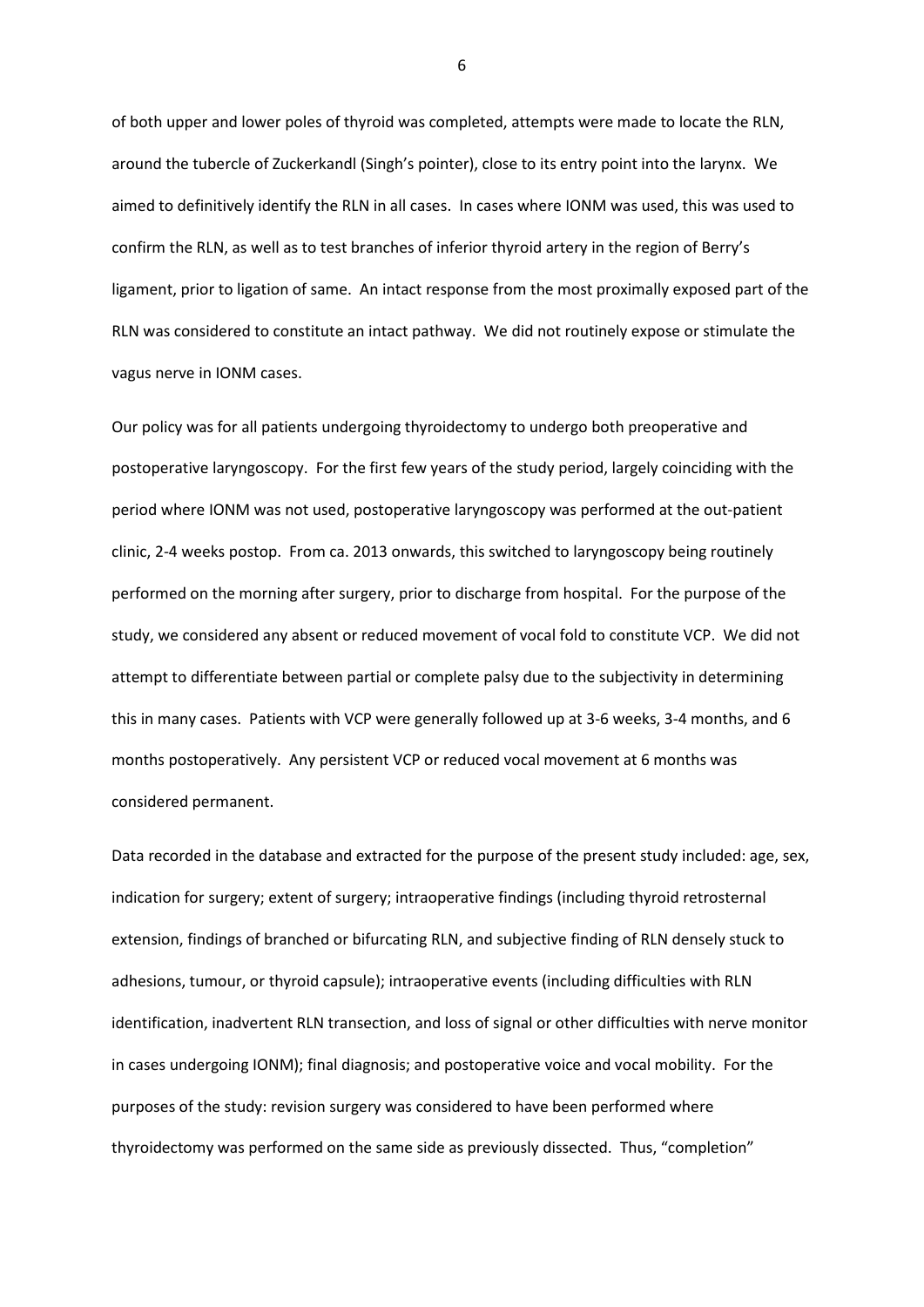thyroidectomies, comprising removal of remaining thyroid tissue contralateral to the previously dissected side, were not included in revision cases. Similarly, where completion thyroidectomy was performed due to cancer diagnosis in the initially resected lobe, these cases were not included with cancer diagnosis. Pretracheal lymph node dissections without dissection of either RLN were excluded from central neck dissection (CND).

Statistical analysis was performed using XLSTAT 2015.1.03 (Addinsoft, France, 2015). Statistical analysis of impact of factors on risk of VCP was performed on a per-nerve-at-risk basis, with denominator being number of nerves-at-risk in relevant group. A Fisher's exact test was used on 2x2 contingency tables. Multivariate analysis of predictors of any postoperative VCP was performed using logistic regression analysis. Due to small number of events, multivariate analysis was not performed in the case of permanent vovcal cord palsy.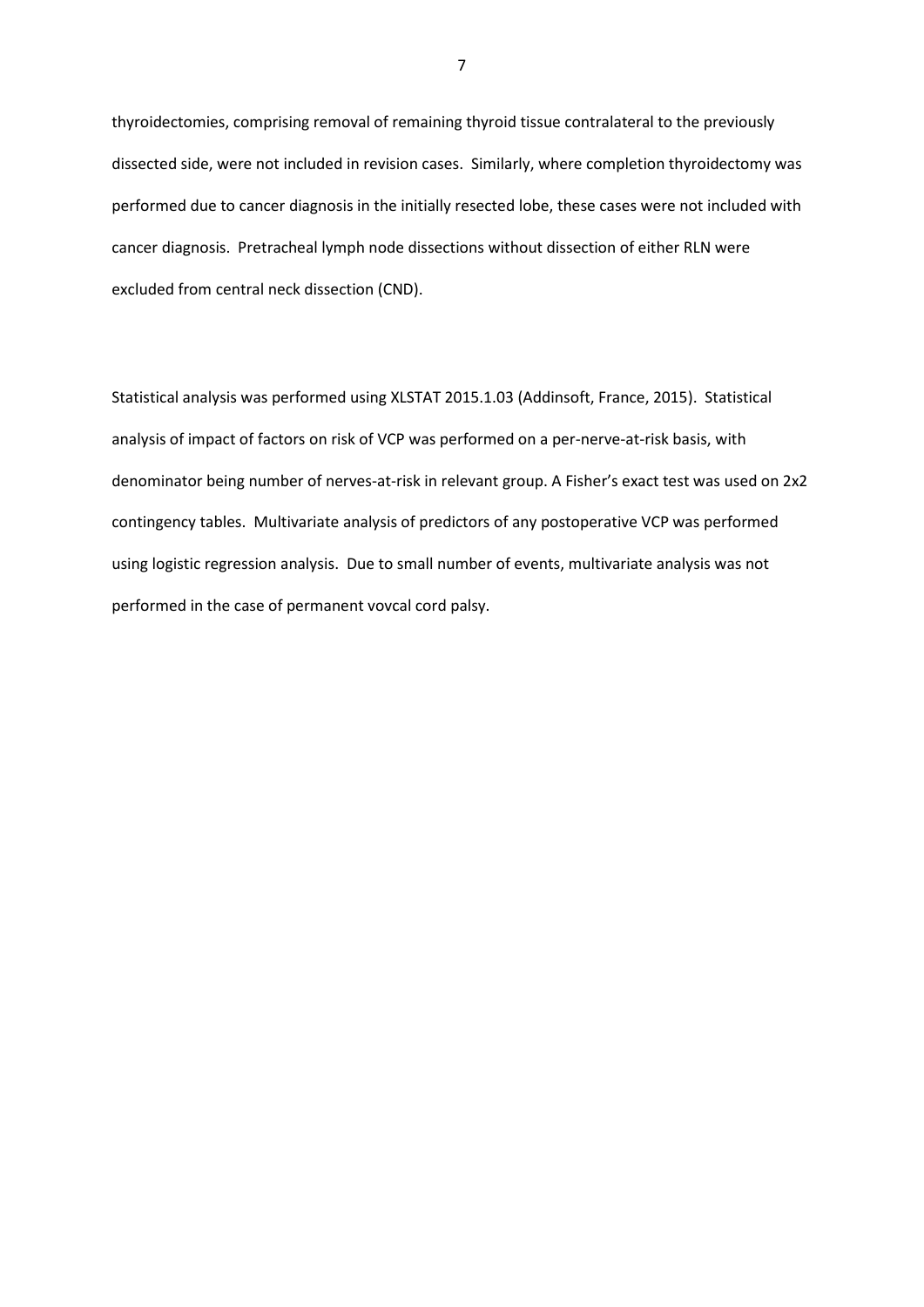#### RESULTS

## Study population:

During the study period, 1031 patients underwent thyroid surgery. Thirty patients were excluded due to having undergone isthmusectomy only (7); pre-existing VCP (5); use of APS (10), refusal of postoperative laryngoscopy (7, 4 undergoing IONM), and deliberate sacrifice of RLN due to encasement by medullary carcinoma in patient undergoing unilateral surgery (1). All 7 patients refusing postoperative laryngoscopy had normal voice postoperatively, and all 4 of those undergoing IONM had intact neural responses at the end of the case. Nine further patients undergoing bilateral surgery had one NAR excluded. Eight (3 with pre-existing VCP) with thyroid cancer underwent deliberate sacrifice of unilateral involved RLN, and one undergoing excision of a paraganglioma involving the thyroid lobe and carotid sheath underwent inadvertent resection of vagus nerve. Among cases undergoing RLN sacrifice, 6 (3 undergoing IONM) had complete neural encasement by tumour, while in 2 (1 undergoing IONM) initial efforts to separate the nerve from cancer were unsuccessful, followed by more hazardous "last-ditch" manoeuvres to approach the nerve from above, resulting in transection of the nerve at its entry point into the larynx. The case undergoing paraganglionoma resection was performed using IONM; in this case the RLN had been preserved, evidenced by intact response to stimulation of proximal RLN after medial to lateral release of thyroid off trachea, but ended up with proximal resection of vagus nerve, and so was excluded from the study. . The final study population thus consisted of 1001 patients, of whom 418 (647 NARs) underwent surgery without IONM (group 1), and 583 (892 NARs) with IOMN (group 2). Among patients in Group 2, type of IONM used was Neurosign in 261 cases, and NIM in 322 cases. The clinical and demographic features of these patients according to use of IONM is given in Table 1. There were significantly more males ( $p=0.01$ ) and patients with Graves disease ( $p=0.0001$ ) undergoing surgery in the latter period of the study with use of IONM.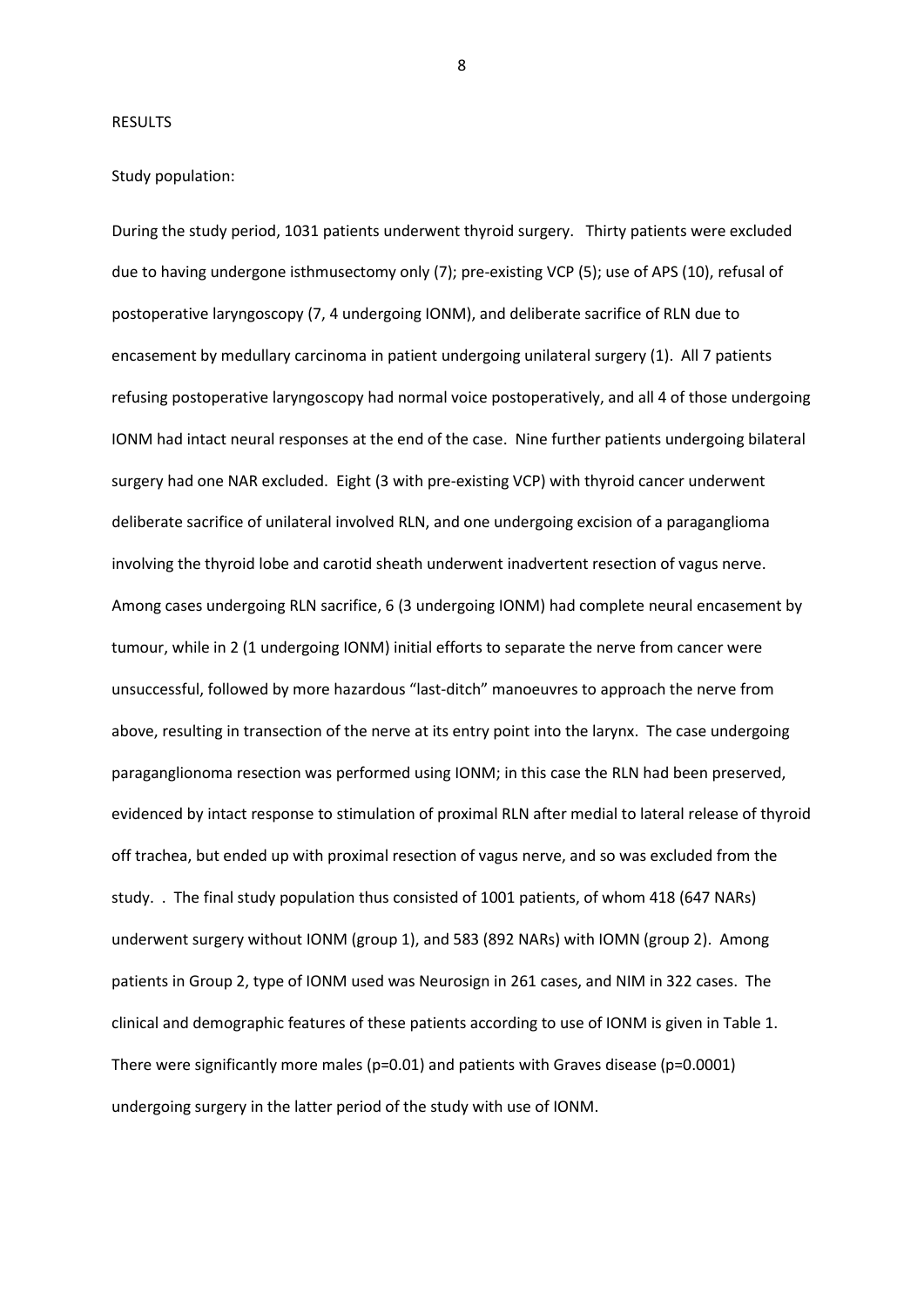Intraoperative findings

Twenty six patients had grossly invasive cancer, (9 in Group 1, 17 in Group 2, p=0.55). Excluding 8 hemithyroids where RLN was deliberately sacrificed, grossly invasive cancer was present on the same side as 21 NARs included in the study (5 group 1, 16 group 2, p=0.12). This was involving the RLN, which was preserved, in 9 cases (3 group 1, 5 group 2, p>0.99). Invasion of RLN was by the primary thyroid cancer in 8 cases, and by metastatic nodes in 1 case.

In 55 cases in Group 1, and 64 cases in Group 2, the RLN was recorded as having been densely adherent to adhesions, tumour, or thyroid capsule (p=0.34).

Branching of RLN was recognized in 85 cases in Group 1, and 163 cases in Group 2. The difference was significant (p=0.008). Only 1 right-sided non-recurrent RLN was identified in Group 1.

#### Intraoperative events

.

There were 4 cases of recognized inadvertent intraoperative RLN section, 3 in Group 1 (0.5%), and 1 in Group 2 (0.1%). The difference was not significant (p=0.3).

Among Group 2, there were 58 cases of loss of or absent neuromonitoring signal (23 temporary, 35 permanent). Based on loss of signal (LOS), 3 patients who were planned for total thyroidectomy only underwent unilateral lobectomy on the day. In addition, in 24 cases the nerve monitor did not work. Most (23) of these were cases where the Neurosign nerve monitor with lantern electrode had been used.

Postoperative vocal cord function according to IONM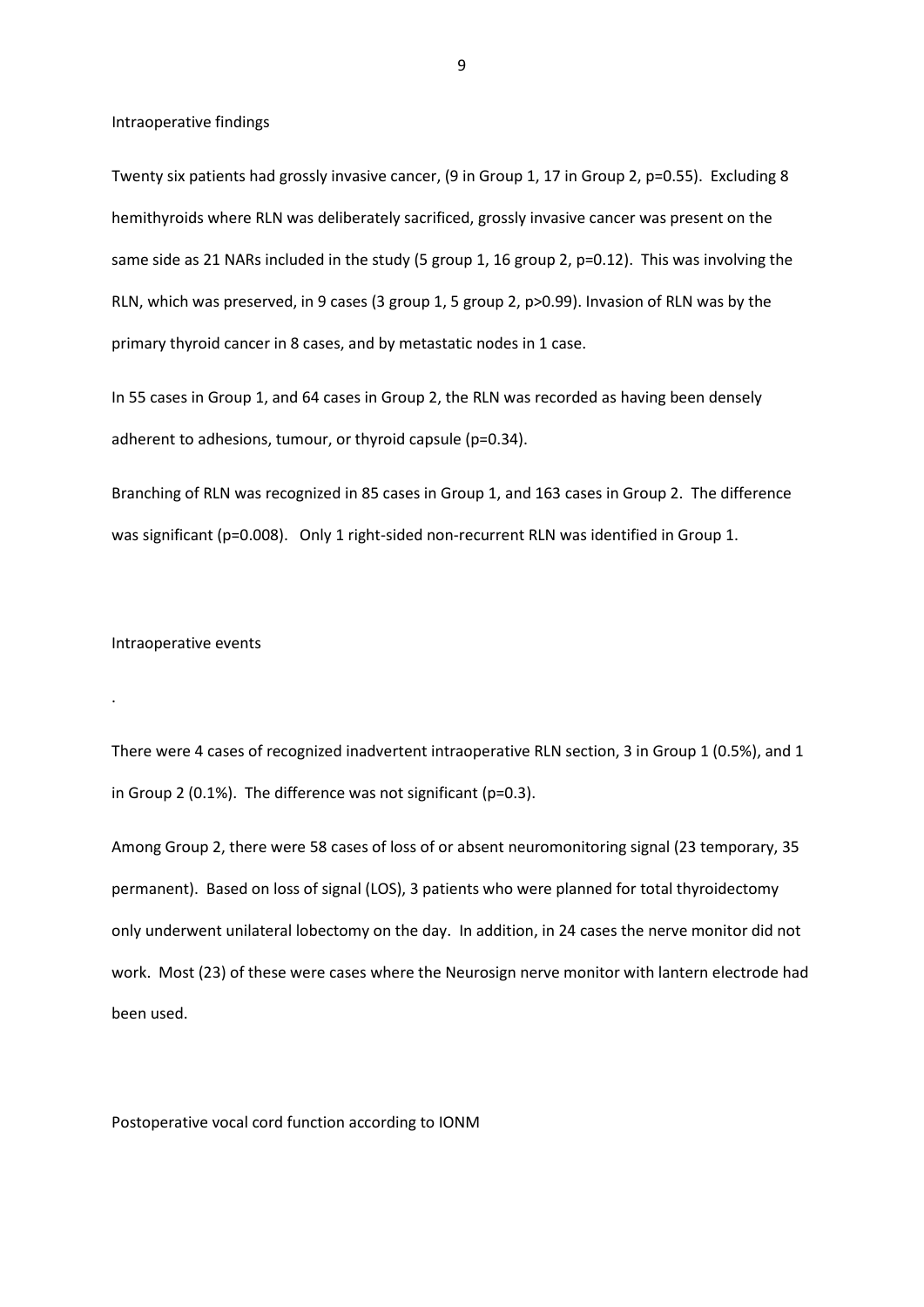All 4 cases with inadvertent RLN section had postoperative complete VCP. Among NAR where the RLN was preserved, postoperative impaired mobility was present in 85 (5.5%) (30 in Group 1, and 55 in Group 2, p=0.21). This was noted to be partial in 36 cases (2.3%), and complete in 49 cases (3.2%). Complete follow-up was available for 84/85 patients. Full recovery was seen in 77/84 cases (91.7%), with a mean time to full recovery of 10.9 weeks. One patient in Group 1 whose voice returned to normal refused further laryngoscopy.Recovery of vocal function was seen more frequently in Group 2. In Group 1 (no IONM), there were 6 cases of RLN considered to have been preserved intact, but never regained normal mobility. Two of these cases did regain partial mobility, but had persistent reduced mobility at 6 months, with persistent minor vocal symptoms (fatiguing). In 1/6 cases, the RLN had not been identified with confidence. In all others, surgery had proceeded uneventfully with identification and preservation of the RLN and the postoperative VCP had been an unexpected finding. The incidence of full recovery of vocal mobility among cases in Group 1 where the RLN was considered to have been preserved intact was 79% (23/29).

In contrast, in Group 2 (with IONM), full recovery of vocal function was seen in 54 of 55 nerves (98.2%), which was significantly higher than Group 1 ( $p=0.01$ ). Notably, the single case without recovery involved a case where the RLN was densely adherent to a 4.5cm length of tumour which was also invading through-and-through into the trachea. Therefore, despite preservation of the RLN in this case, an absent, or in very protracted, recovery of vocal function may have been anticipated.

There was a significant difference between the groups in incidence of total permanent VCP (including recognized intraoperative nerve injury and non-recovering nerves). In Group 1 (without IONM), the rate of permanent VCP was 1.4% (9/647), versus 0.2% (2/892) in Group 2 (p=0.01) (Table 2).

Vocal mobility within IONM group according to neuromonitoring events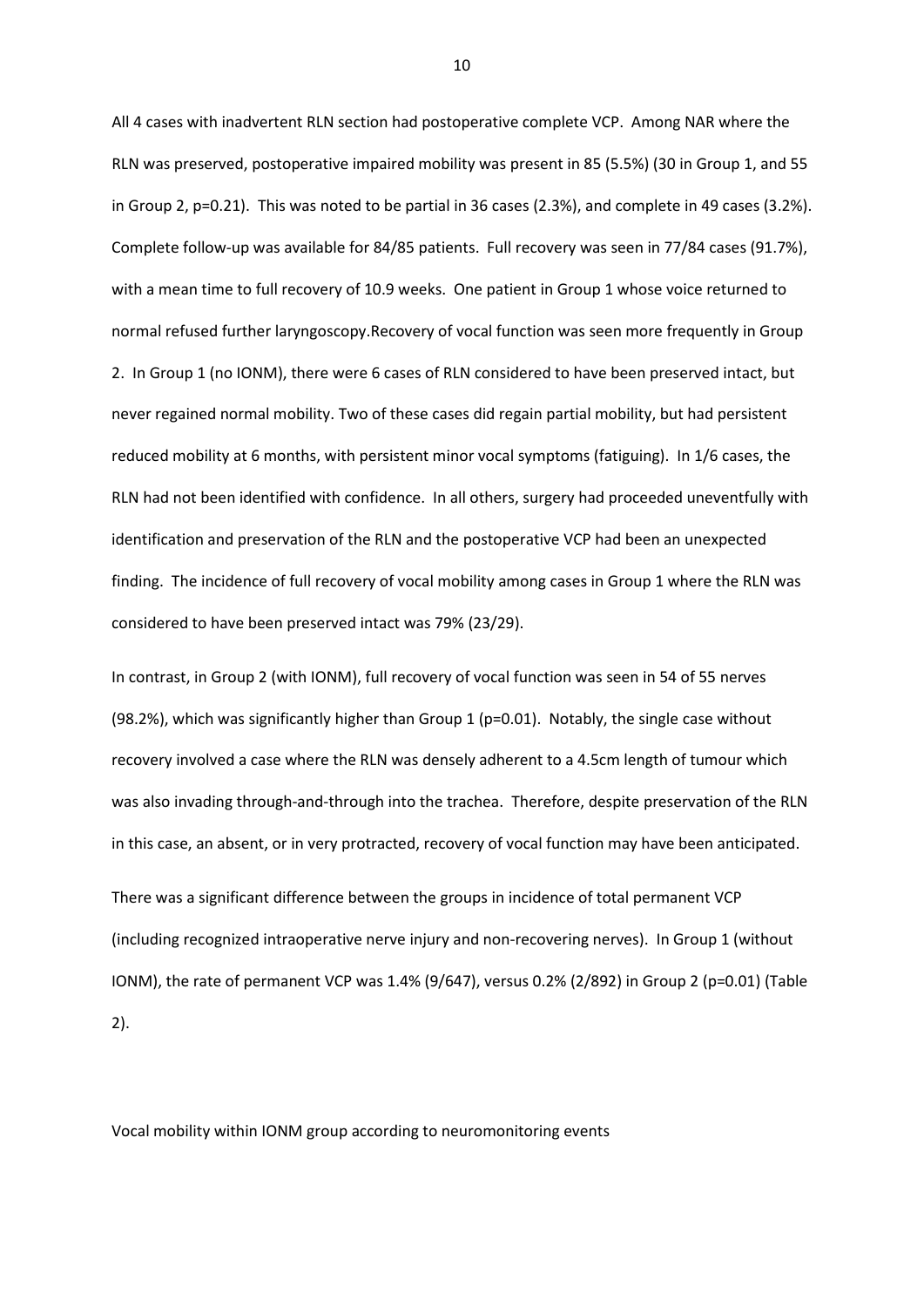Postoperative VCP was present 29/35 patients in Group 2 with absent signal or permanent LOS, and 6/23 patients with TLOS. Among 55 patients with postoperative VCP, 35 had intraoperative permanent or temporary LOS. In a further 7 cases, note was made of requirement for higher stimulation or lower output, while in 3 cases, the IONM was noted as not functioning. In 10 cases, neural signal was recorded as normal. Of these, 7 had postoperative reduced but intact vocal movement, and 3 had vocal palsy. 6 patients had normal voice, 2 were slightly hoarse, and 2 had breathy voice.

#### Other factors impacting postoperative vocal mobility

Risk factors for any postoperative vocal palsy are shown in Table 3. Significant factors on univariate analysis were revision surgery (p=0.02), cancer diagnosis (p=0.01), invasive cancer (p<0.0001), branching RLN (p=0.005), and RLN "stuck" to adhesions, tumour, or thyroid capsule (p<0.0001). On multivariate analysis, factors remaining significant were revision surgery (OR 3.3, 95% CI 2.0, 9.0, p=0.02), invasive cancer (OR=12.3, 95% CI 4.2, 36.5, p<0.0001), branching RLN (OR 1.7, 95% CI 1.1, 3.0, p=0.03), and RLN "stuck" to adhesions, tumour, or thyroid capsule (OR 2.2, 95% CI 1.2, 4.1, p=0.01).

Risk factors for permanent VCP are also shown in Table 3. Significant risk factors were revision surgery (p=0.002), retrosternal goiter (p=0.005), and no use of IONM (p=0.02). Because there were <20 events, we did not perform multivariate analysis.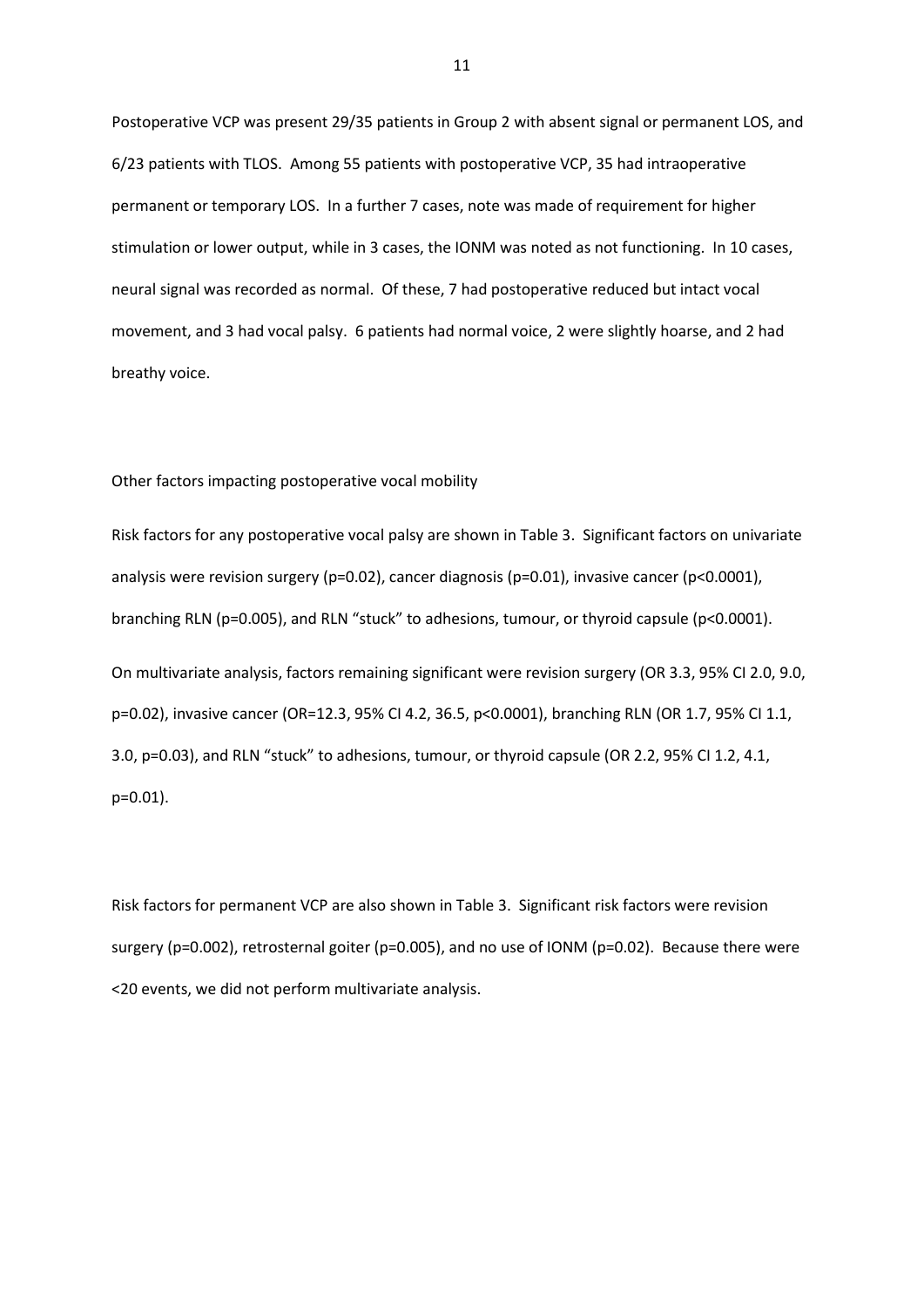#### DISCUSSION

Despite the increasingly widespread use of nerve monitoring systems in thyroid surgery, evidence to support an impact of IONM on postoperative VCP rates is contentious. One of the major challenges in studying the impact of nerve monitoring on vocal outcomes in thyroidectomy is the already low incidence of VCP among high volume surgeons even without nerve monitoring. Much of the recently published literature on IONM in thyroidectomy is based on large database studies<sup>12-14,20</sup> or meta-analyses<sup>6-8,16-18,21,22</sup>. These studies have the advantage of including very large case numbers, so being adequately powered to detect small differences. However, these studies can suffer from shortcomings of variability in patient cohorts, indications for surgery, institution and surgeon volumes, surgical techniques, and, in the case of database studies, incompleteness of data entry, inability to differentiate between transient and permanent  $VCP^{12,14,20}$ , incompleteness of follow up data where this is available<sup>13</sup>, and under-reporting of complications<sup>23</sup>. Single institution studies, like the present one, have the advantage of consistency in all of the above, but may be underpowered to detect significant differences. In addition, the findings from any single institution study may not be automatically extrapolatable to other units with different patient cohorts, surgical techniques, and levels of surgical experience.

The major finding from the present study was a reduction in the incidence of permanent VCP with use of IONM. This appears to be mainly related to a significant benefit of IONM in prognosticating recovery of vocal mobility after thyroidectomy. That is, among those cases where the RLN is identified and preserved, but which develop postoperative VCP, vocal mobility is significantly more likely to return to normal where IONM has been used. In contrast, there appears to be a significantly higher incidence of vocal folds not regaining full mobility in the non-monitored group. One possible reason for the better prognostication and lower rate of permanent VCP in the IONM group was enhanced ability to recognize branching of the RLN. It is possible that the higher rate of long term impaired vocal mobility in the non-IONM group, in cases where it was considered that the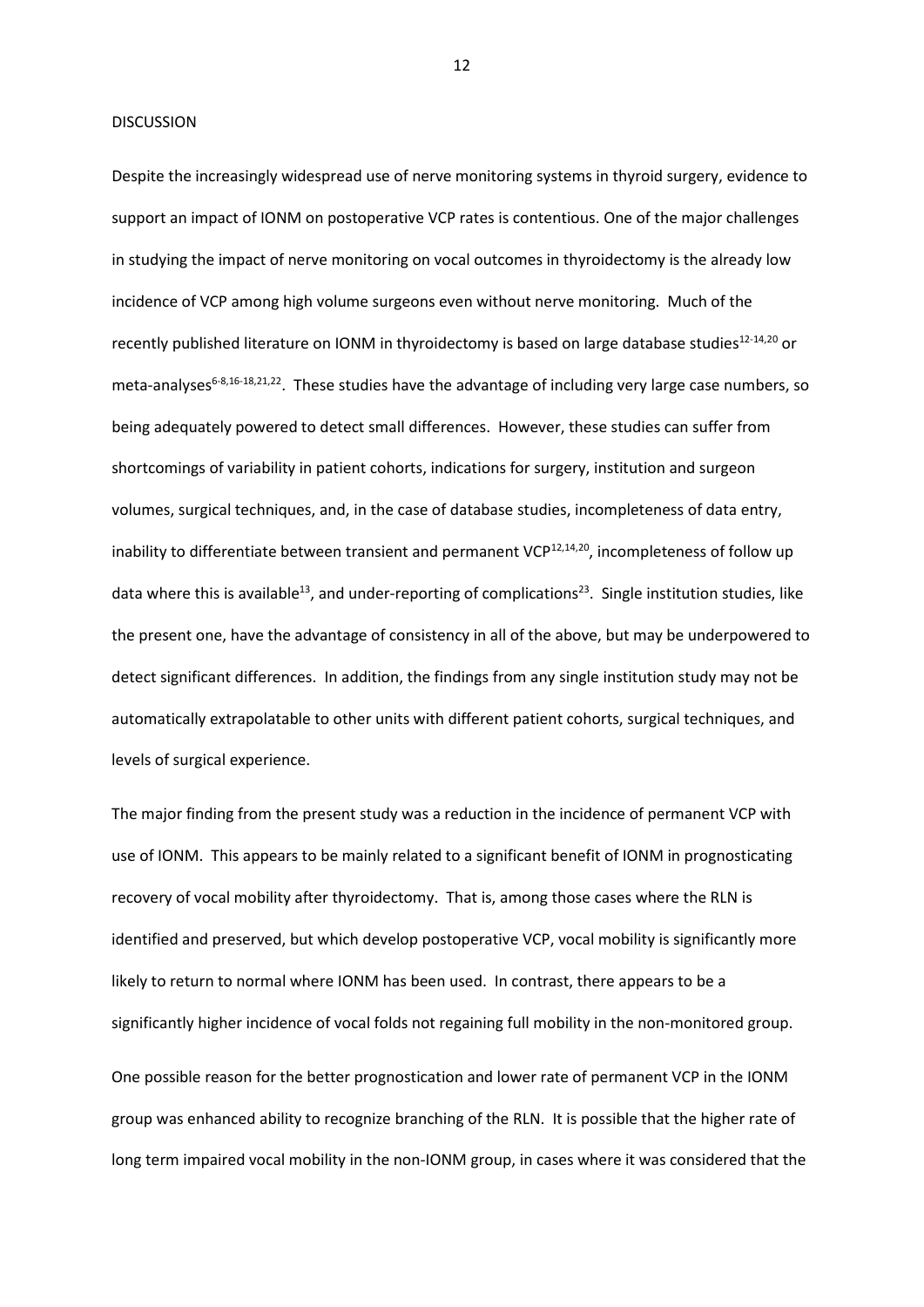RLN had been preserved, may have been due to unrecognized division of an anterior branch of the RLN. The anterior branch of the RLN carries the major supply to the adductor muscles of the vocal  $\text{cord}^{24,25}$ , and so unrecognized division of this could lead to permanent VCP despite apparent intact RLN. Consistent with this theory is that in this series, we were significantly more likely to recognize branching of the RLN in cases undergoing IONM, and during the course of IONM cases, we liberally utilized neural stimulation to test putative blood vessels in the vicinity of the RLN prior to ligation. Interestingly, in other prospective studies, Barczynski et al, and Anuwong et al, also reported more branched RLNs in the group undergoing ION $M^{4,26}$ .

Another possible reason for superior recovery of RLNs with postoperative VCP in the IONM group was a change in operative strategy in cases where there was loss of signal intraoperatively. In such cases, great efforts were always made for the rest of the case to absolutely minimize any more stretching of the RLN. It is conceivable that this may have limited the degree of axonal injury, which facilitated full recovery, in contrast to cases performed without IONM where such manoeuvres may have been unwittingly continued for the rest of the case, leading to more severe degree of axonal injury and incomplete or no long-term recovery. This theory forms much of the rationale for continuous IONM. Continuous IONM with APS of the vagus nerve may alert the surgeon to impending neural injury, and facilitate modification of surgical manoeuvres which reduce traction on the RLN, and may allow for further reduction in transient and permanent VCP rates<sup>26-30</sup>. However, continuous IONM is not yet widespread, and further data demonstrating conclusive additional benefit over intermittent IONM is awaited. In the present study, we excluded the small number of APS cases performed in our unit, in order to ensure a homogenous cohort within the IONM group. Among other authors, Vasileiadis et al also found a significant improvement in permanent VCP rates in favour IONM of in a larger single institution retrospective series of 2556 patients<sup>10</sup>, while Bergenfelz at al reported a lower incidence of permanent VCP with IONM among patients registered

in the Scandinavian Quality Register for Thyroid, Parathyroid and Adrenal surgery undergoing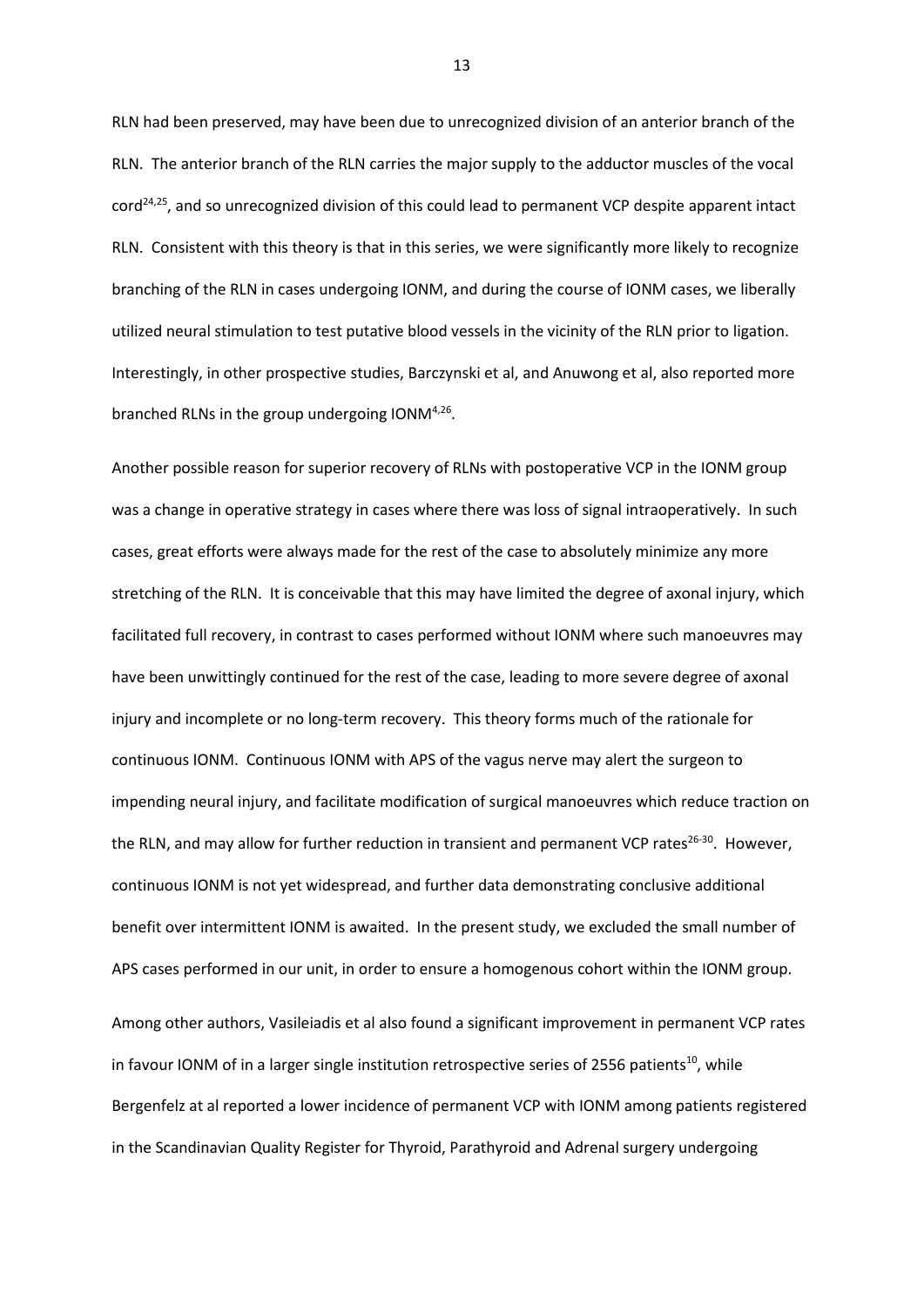thyroidectomy with postoperative laryngoscopy<sup>13</sup>. Advantages of the present study over that of Vasileiadis et al include the prospective data collection and follow-up, and the more complete recording of intraoperative findings and events. It is interesting that while the overall incidence of permanent VCP was similar between our study (0.3%) and that of Vasileiadis (0.5%), the reported incidence of transient VCP was much lower in Vasileiadis' study (1.3% versus 5.5%). It is possible that this discrepancy may be due to incomplete capture of some cases of VCP with retrospective study design. Among prospective studies, Barczynski et al reported in a randomized clinical trial a lower incidence of transient and overall VCP in the nerve monitoring group, but no significant difference in permanent VCP rates<sup>4</sup>. Other prospective studies also found no significant differences in VCP rates according to use of nerve monitoring<sup>9,15,31,32</sup>. However, most of these other studies were small, while that of Mirallie et al was a multicentre study with relatively high VCP rate, possibly reflecting a heterogenous series<sup>9</sup>. Finally, a recently published Cochrane systematic review and meta-analysis reported no conclusive evidence of benefit for IONM over visual nerve identification alone<sup>22</sup>. Most of the cases in this review came from the Barczynski study, and this meta-analysis interestingly also included a study of IONM for identification of superior laryngeal nerve<sup>33</sup>.

We did not find any difference in the incidence of temporary VCP between the groups. If anything, the incidence of transient VCP was borderline higher in patients undergoing IONM than those without. We believe that this somewhat unexpected finding is most likely explained by differences in the timing of postoperative laryngoscopy. For most patients in Group 1, this was performed at their follow-up out-patient appointment, which was usually between 2 and 4 weeks postoperatively, whereas most patients in Group 2 underwent laryngoscopy in the morning after surgery. It is thus possible we could have missed some transient neuropraxias in Group 1 that had already resolved by the time of their outpatient appointment. Consistent with this was the presence in Group 2 of 12 cases of VCP which resolved in ≤4 weeks, and 32 which resolved in ≤6 weeks. In contrast, in Group 2, only 3 cases had resolved in ≤6 weeks. The difference in timing of postoperative laryngoscopy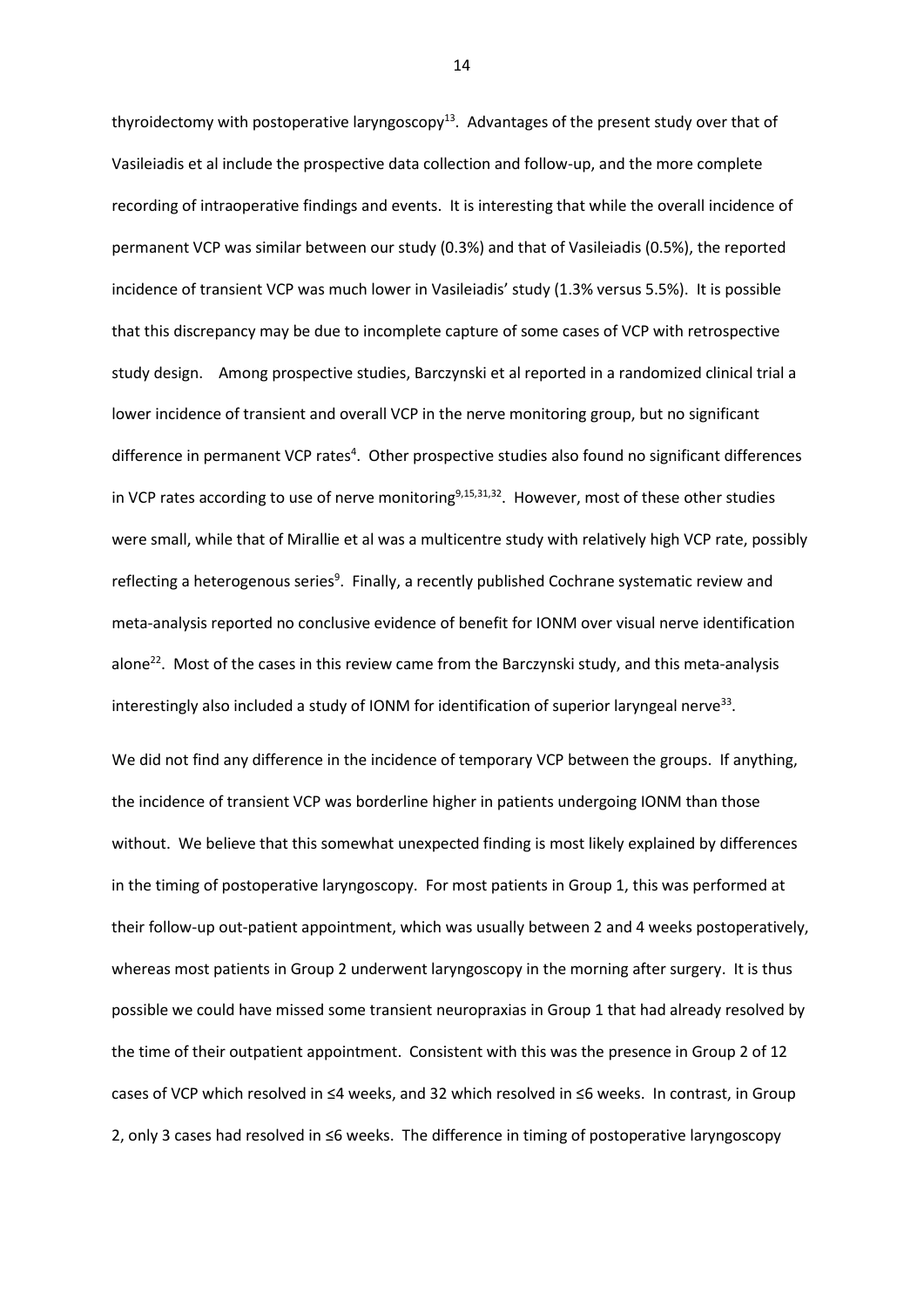would not have affected our findings regarding permanent VCP, however, clearly our study is not ideally designed to assess impact of IONM on incidence of transient VCP.

The major shortcoming of the study was the fact that it was non-randomized, and a valid criticism is that the improvement in VCP rates seen in the latter part of the series may have reflected increasing surgical experience rather than benefits from use of nerve monitoring. Against this, however, was the finding that among the non-monitored group, cases of permanent VCP were distributed throughout the series without any clustering in the early period (Supplementary Figure 1). Similarly, it is also possible that the description of intraoperative findings may have also evolved over time. A further issue is that we did not routinely perform vagus nerve stimulation in non-APS cases, as recommended by some international guidelines<sup>34</sup>. We always performed RLN stimulation at the end of dissection as proximal as possible, however, it is notable that we did have 10 cases of transient VCP in Group 2 without any evidence of LOS, which could be consistent with the site of neuropraxic injury having been proximal to the extent of dissected RLN. However, it is unlikely this would have impacted the findings of our study as we did not have any cases of unexpected permanent VCP in the IONM group. Finally, the overall low number of events of permanent VCP limits the statistical power of the study.

On the other hand, we feel our study has some major strengths. In particular, these include the prospective data collection, ensuring the complete capture of all cases of VCP and comprehensive recording of intraoperative findings and events, the high compliance with postoperative laryngoscopy, and the fastidiousness of follow-up, with all but 1 patient with immediate postoperative VCP followed until full resolution or designation as permanent VCP.

### CONCLUSION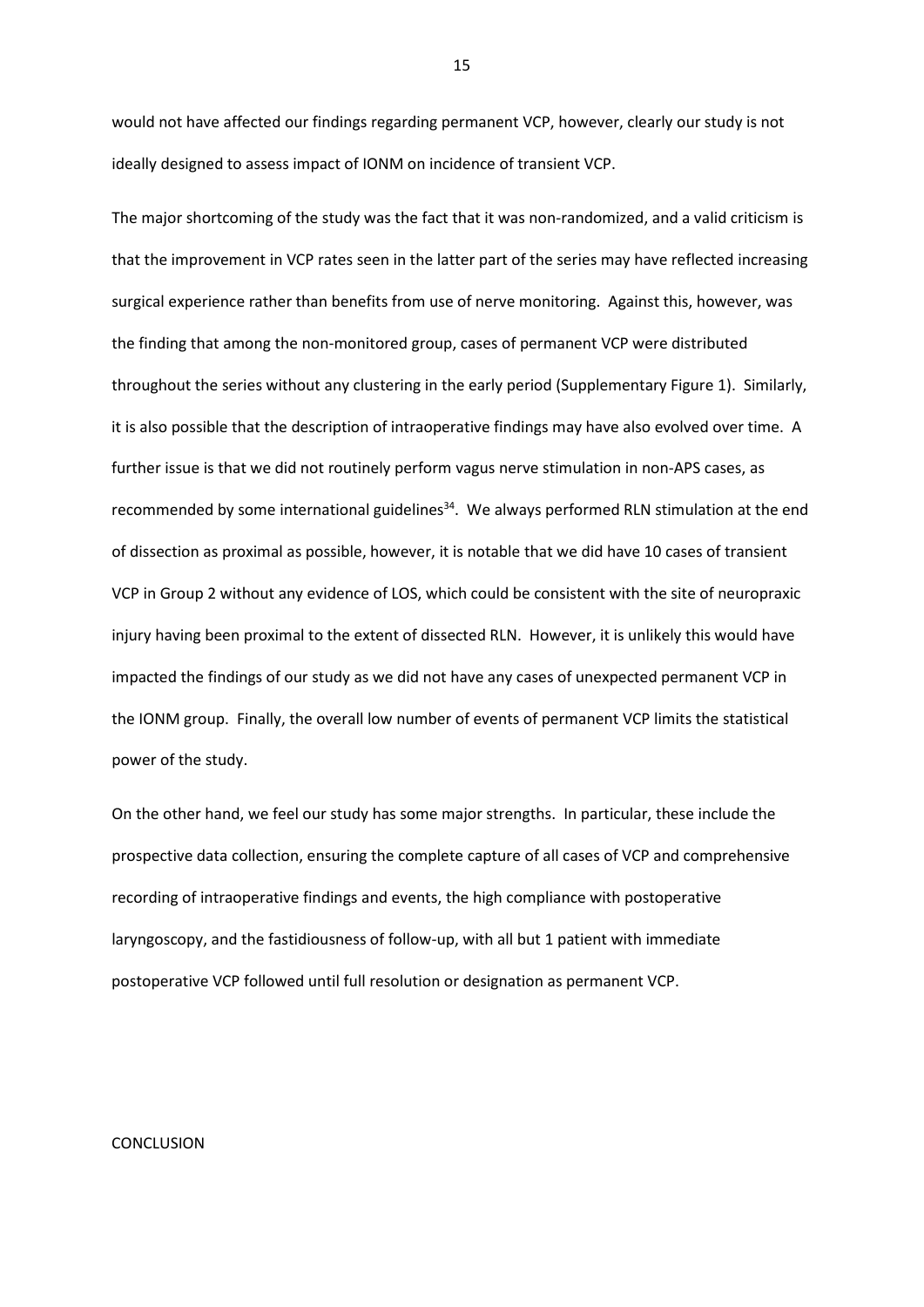In the present study, we report a significant reduction in incidence of permanent VCP after thyroidectomy in cases undergoing IONM than those without, which seems to be largely due to greater likelihood of full recovery of vocal mobility in cases of immediate VCP where the RLN was considered to have been preserved intraoperatively in IONM cases. An important reason for this may well be avoidance of unrecognized injury to anterior RLN branches, due to better recognition of same in cases where IONM is used, a theory supported in the present series by the higher incidence of recognizing RLN branching when IONM was used. We believe the findings of the present study support a beneficial role for IONM in reducing the incidence of permanent VCP after thyroidectomy.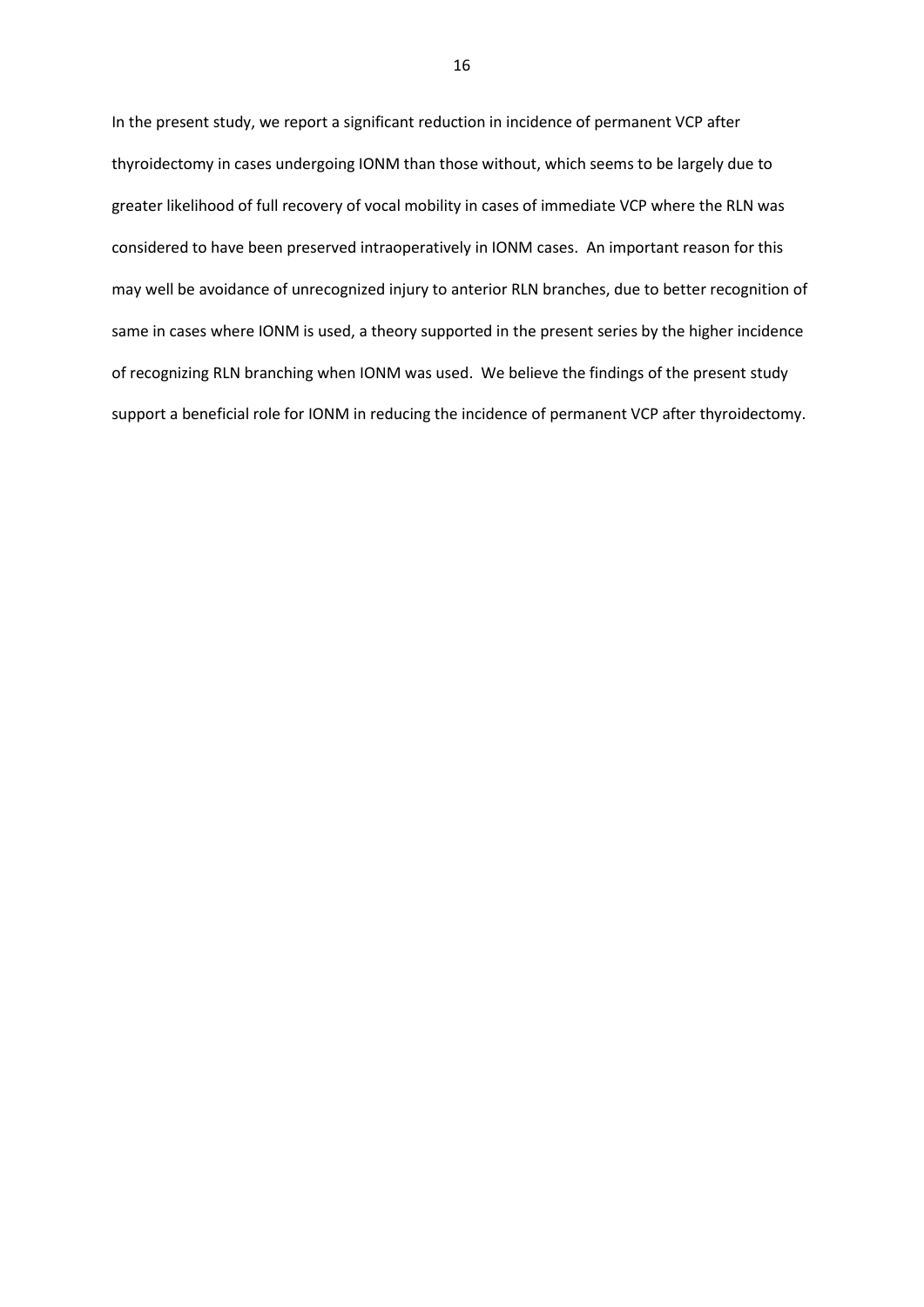## REFERENCES

- 1. Chandrasekhar SS, Randolph GW, Seidman MD et al. Clinical practice guideline: improving voice outcomes after thyroid surgery. Otolaryngol Head Neck Surg 2013; 148:S1-37.
- 2. Chiang FY, Lu IC, Kuo WR, Lee KW, Chang NC, Wu CW. The mechanism of recurrent laryngeal nerve injury during thyroid surgery--the application of intraoperative neuromonitoring. Surgery 2008; 143:743-749.
- 3. Hermann M, Alk G, Roka R, Glaser K, Freissmuth M. Laryngeal recurrent nerve injury in surgery for benign thyroid diseases: effect of nerve dissection and impact of individual surgeon in more than 27,000 nerves at risk. Ann Surg 2002; 235:261-268.
- 4. Barczynski M, Konturek A, Cichon S. Randomized clinical trial of visualization versus neuromonitoring of recurrent laryngeal nerves during thyroidectomy. Br J Surg 2009; 96:240-246.
- 5. Dionigi G, Boni L, Rovera F, Bacuzzi A, Dionigi R. Neuromonitoring and video-assisted thyroidectomy: a prospective, randomized case-control evaluation. Surg Endosc 2009; 23:996-1003.
- 6. Yang S, Zhou L, Lu Z, Ma B, Ji Q, Wang Y. Systematic review with meta-analysis of intraoperative neuromonitoring during thyroidectomy. Int J Surg 2017; 39:104-113.
- 7. Sun W, Liu J, Zhang H et al. A meta-analysis of intraoperative neuromonitoring of recurrent laryngeal nerve palsy during thyroid reoperations. Clin Endocrinol (Oxf) 2017; 87:572-580.
- 8. Wong KP, Mak KL, Wong CK, Lang BH. Systematic review and meta-analysis on intraoperative neuro-monitoring in high-risk thyroidectomy. Int J Surg 2017; 38:21-30.
- 9. Mirallie E, Caillard C, Pattou F et al. Does intraoperative neuromonitoring of recurrent nerves have an impact on the postoperative palsy rate? Results of a prospective multicenter study. Surgery 2018; 163:124-129.
- 10. Vasileiadis I, Karatzas T, Charitoudis G, Karakostas E, Tseleni-Balafouta S, Kouraklis G. Association of Intraoperative Neuromonitoring With Reduced Recurrent Laryngeal Nerve Injury in Patients Undergoing Total Thyroidectomy. JAMA Otolaryngol Head Neck Surg 2016; 142:994-1001.
- 11. Wojtczak B, Sutkowski K, Kaliszewski K, Barczynski M, Bolanowski M. Thyroid reoperation using intraoperative neuromonitoring. Endocrine 2017; 58:458-466.
- 12. Al-Qurayshi Z, Randolph GW, Alshehri M, Kandil E. Analysis of Variations in the Use of Intraoperative Nerve Monitoring in Thyroid Surgery. JAMA Otolaryngol Head Neck Surg 2016; 142:584-589.
- 13. Bergenfelz A, Salem AF, Jacobsson H et al. Risk of recurrent laryngeal nerve palsy in patients undergoing thyroidectomy with and without intraoperative nerve monitoring. Br J Surg 2016; 103:1828-1838.
- 14. Mizuno K, Takeuchi M, Kanazawa Y et al. Recurrent laryngeal nerve paralysis after thyroid cancer surgery and intraoperative nerve monitoring. Laryngoscope 2018.
- 15. Hei H, Zhou B, Qin J, Song Y. Intermittent intraoperative nerve monitoring in thyroid reoperations: Preliminary results of a randomized, single-surgeon study. Head Neck 2016; 38 Suppl 1:E1993-1997.
- 16. Henry BM, Graves MJ, Vikse J et al. The current state of intermittent intraoperative neural monitoring for prevention of recurrent laryngeal nerve injury during thyroidectomy: a PRISMA-compliant systematic review of overlapping meta-analyses. Langenbecks Arch Surg 2017; 402:663-673.
- 17. Malik R, Linos D. Intraoperative Neuromonitoring in Thyroid Surgery: A Systematic Review. World J Surg 2016; 40:2051-2058.
- 18. Pisanu A, Porceddu G, Podda M, Cois A, Uccheddu A. Systematic review with meta-analysis of studies comparing intraoperative neuromonitoring of recurrent laryngeal nerves versus visualization alone during thyroidectomy. J Surg Res 2014; 188:152-161.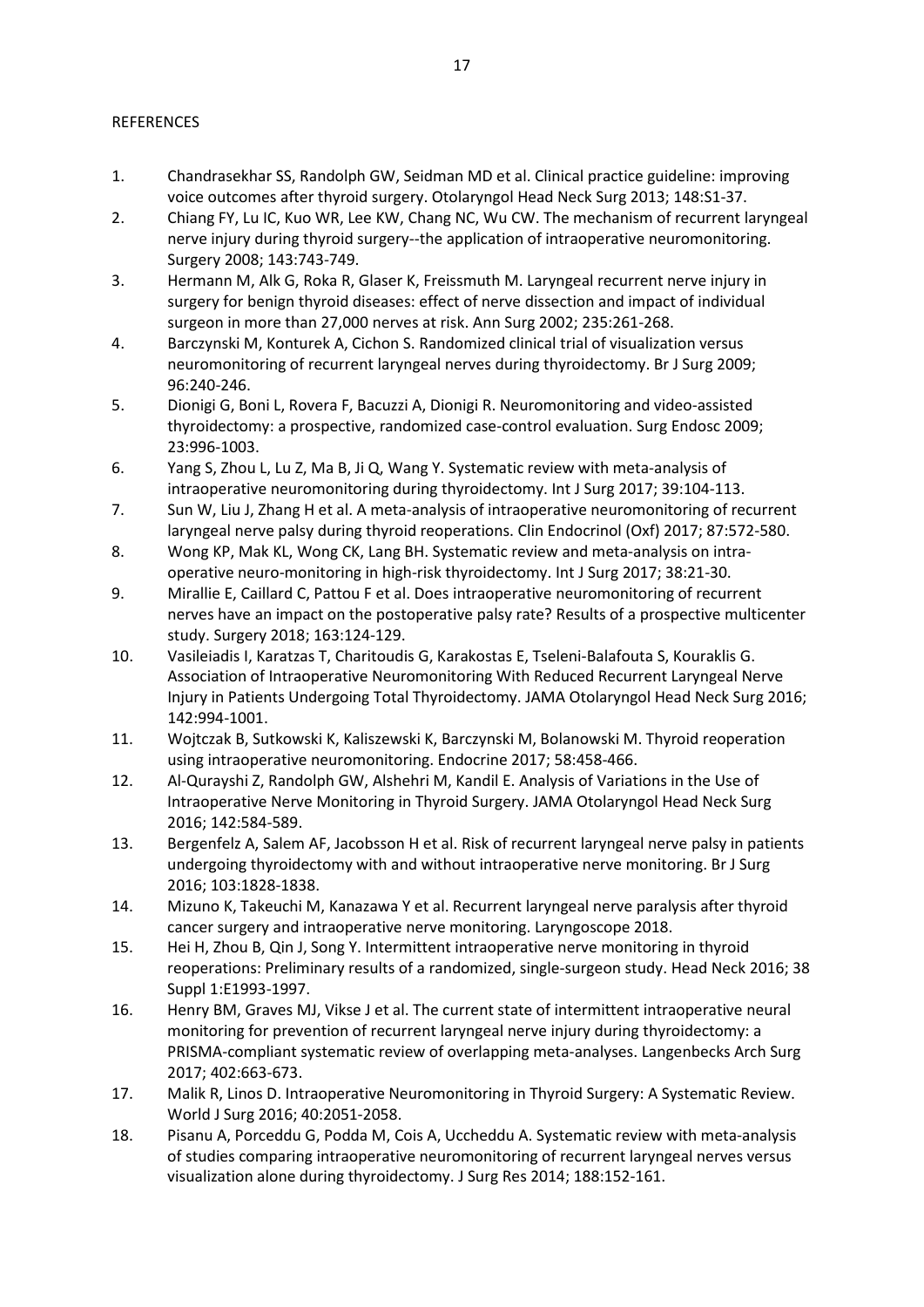- 19. Kadakia S, Mourad M, Hu S, Brown R, Lee T, Ducic Y. Utility of intraoperative nerve monitoring in thyroid surgery: 20-year experience with 1418 cases. Oral Maxillofac Surg 2017; 21:335-339.
- 20. Chung TK, Rosenthal EL, Porterfield JR, Carroll WR, Richman J, Hawn MT. Examining national outcomes after thyroidectomy with nerve monitoring. J Am Coll Surg 2014; 219:765-770.
- 21. Bai B, Chen W. Protective Effects of Intraoperative Nerve Monitoring (IONM) for Recurrent Laryngeal Nerve Injury in Thyroidectomy: Meta-analysis. Sci Rep 2018; 8:7761.
- 22. Cirocchi R, Arezzo A, D'Andrea V et al. Intraoperative neuromonitoring versus visual nerve identification for prevention of recurrent laryngeal nerve injury in adults undergoing thyroid surgery. Cochrane Database Syst Rev 2019; 1:CD012483.
- 23. Mercier F, Laplace N, Mitmaker EJ et al. Unexpected discrepancies in hospital administrative databases can impact the accuracy of monitoring thyroid surgery outcomes in France. PLoS One 2018; 13:e0208416.
- 24. Sormaz IC, Tunca F, Senyurek YG. Bilateral patterns and motor function of the extralaryngeal branching of the recurrent laryngeal nerve. Surg Radiol Anat 2018; 40:1077-1083.
- 25. Barczynski M, Stopa M, Konturek A, Nowak W. The Overwhelming Majority but not All Motor Fibers of the Bifid Recurrent Laryngeal Nerve are Located in the Anterior Extralaryngeal Branch. World J Surg 2016; 40:629-635.
- 26. Anuwong A, Lavazza M, Kim HY et al. Recurrent laryngeal nerve management in thyroid surgery: consequences of routine visualization, application of intermittent, standardized and continuous nerve monitoring. Updates Surg 2016; 68:331-341.
- 27. De la Quintana Basarrate A, Iglesias Martinez A, Salutregui I, Agirre Etxabe L, Arana Gonzalez A, Yurrebaso Santamaria I. Continuous monitoring of the recurrent laryngeal nerve. Langenbecks Arch Surg 2018; 403:333-339.
- 28. Schneider R, Sekulla C, Machens A, Lorenz K, Nguyen Thanh P, Dralle H. Postoperative vocal fold palsy in patients undergoing thyroid surgery with continuous or intermittent nerve monitoring. Br J Surg 2015; 102:1380-1387.
- 29. Phelan E, Potenza A, Slough C, Zurakowski D, Kamani D, Randolph G. Recurrent laryngeal nerve monitoring during thyroid surgery: normative vagal and recurrent laryngeal nerve electrophysiological data. Otolaryngol Head Neck Surg 2012; 147:640-646.
- 30. Kandil E, Mohsin K, Murcy MA, Randolph GW. Continuous vagal monitoring value in prevention of vocal cord paralysis following thyroid surgery. Laryngoscope 2018; 128:2429- 2432.
- 31. Sari S, Erbil Y, Sumer A et al. Evaluation of recurrent laryngeal nerve monitoring in thyroid surgery. Int J Surg 2010; 8:474-478.
- 32. Lee HY, Lee JY, Dionigi G, Bae JW, Kim HY. The Efficacy of Intraoperative Neuromonitoring During Robotic Thyroidectomy: A Prospective, Randomized Case-Control Evaluation. J Laparoendosc Adv Surg Tech A 2015; 25:908-914.
- 33. Barczynski M, Konturek A, Stopa M, Honowska A, Nowak W. Randomized controlled trial of visualization versus neuromonitoring of the external branch of the superior laryngeal nerve during thyroidectomy. World J Surg 2012; 36:1340-1347.
- 34. Randolph GW, Dralle H, International Intraoperative Monitoring Study G et al. Electrophysiologic recurrent laryngeal nerve monitoring during thyroid and parathyroid surgery: international standards guideline statement. Laryngoscope 2011; 121 Suppl 1:S1- 16.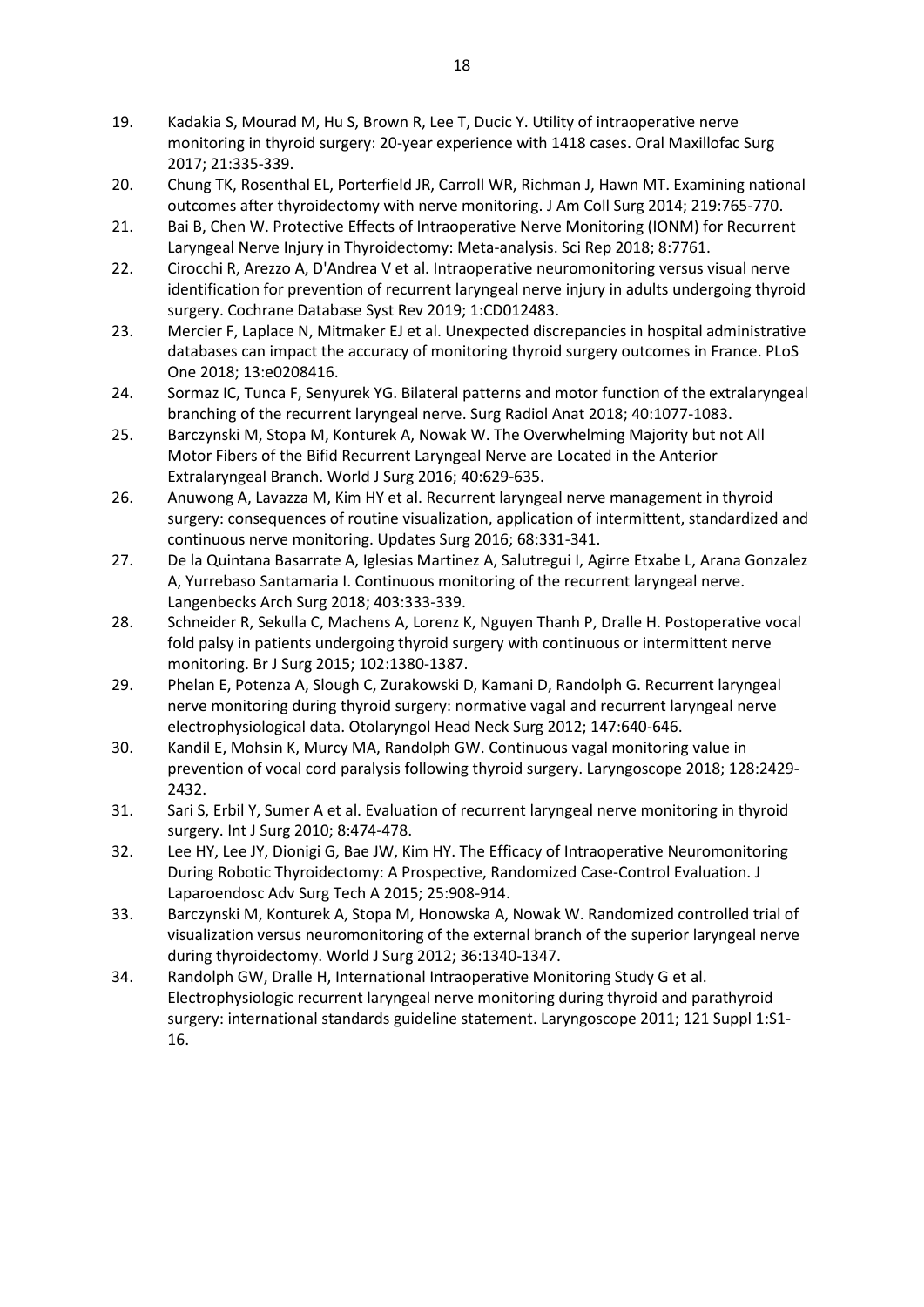|                         | Without IONM | With IONM | p-value |
|-------------------------|--------------|-----------|---------|
|                         | $(n=418)$    | $(n=583)$ |         |
| Sex (male)              | 63           | 124       | 0.01    |
| Age (mean, years)       | 49.4         | 49.7      | 0.61    |
| Total thyroidectomy*    | 233          | 314       | 0.56    |
| Graves disease          | 31           | 92        | 0.0001  |
| Revision surgery        | 11           | 11        | 0.51    |
| Retrosternal goiter     | 71           | 84        | 0.29    |
| Cancer diagnosis        | 105          | 121       | 0.11    |
| Grossly invasive cancer | 9            | 17        | 0.55    |
| Central neck dissection | 33           | 34        | 0.20    |
| Nerves-at-risk*         | 647          | 892       |         |

Table 1: Clinical and demographic features of study population

\* Total thyroidectomy figure includes 4 patients without IONM and 5 with IONM undergoing

deliberate sacrifice of RLN or resection of vagus nerve; sacrificed nerves are excluded. Contralateral

nerves are included in the Nerves-at-risk figure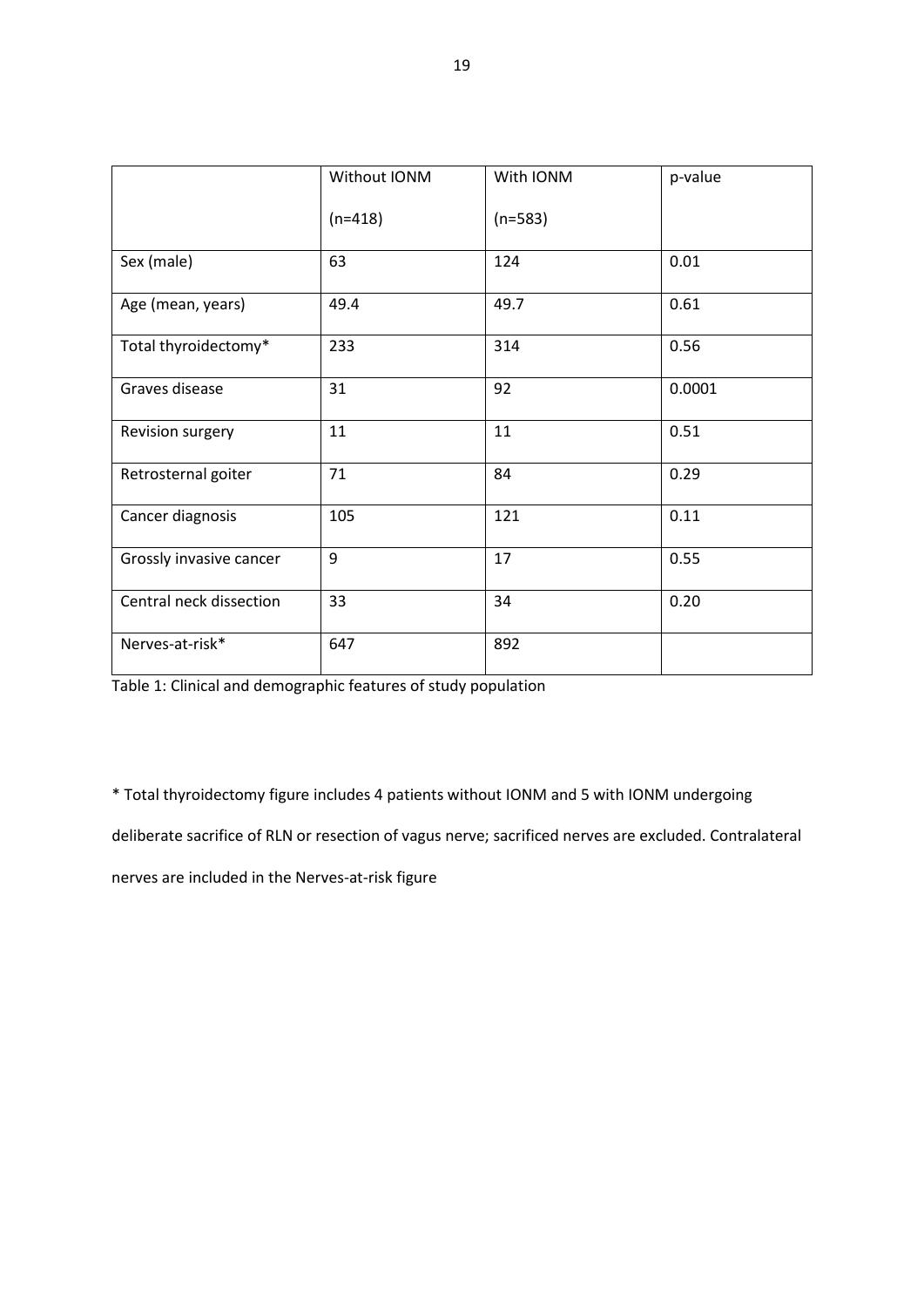|                      | Without IONM       | With IONM          |      |
|----------------------|--------------------|--------------------|------|
|                      | 647 Nerves-at-risk | 892 Nerves-at-risk |      |
| Inadvertent section  | 3(0.5%)            | $1(0.1\%)$         | 0.3  |
| Immediate VCP        | 33 (5.1%)          | 56 (6.3%)          | 0.38 |
| <b>Transient VCP</b> | 24 (3.7%)          | 54 (6.1%)          | 0.04 |
| <b>Permanent VCP</b> | 9(1.4%)            | 2(0.2%)            | 0.01 |

Table 2: Vocal cord outcomes according to use of IONM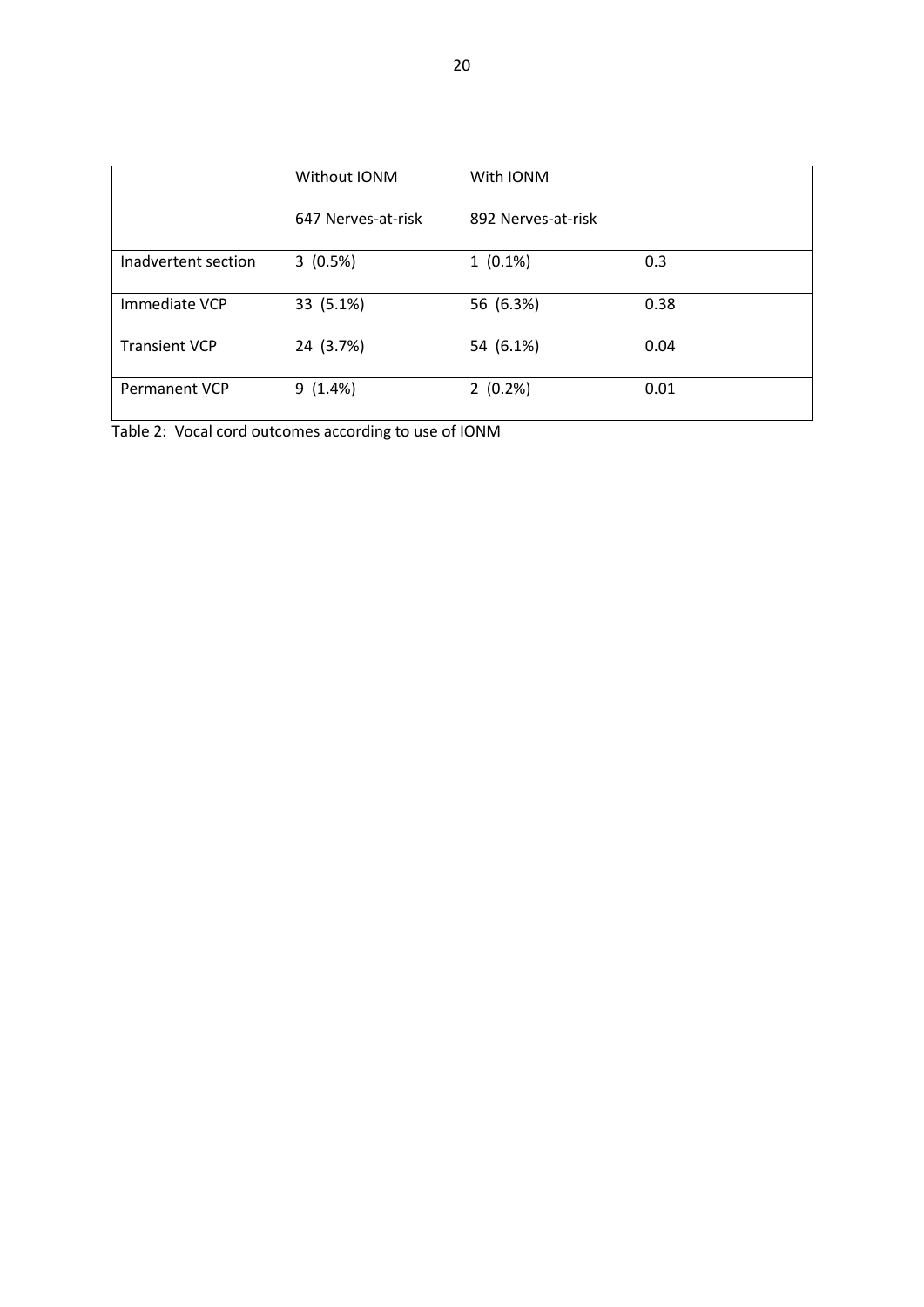| Variable             | $\mathsf{n}$ | Immediate  | Odds      | p-value  | Permanent  | Odds      | p-    |
|----------------------|--------------|------------|-----------|----------|------------|-----------|-------|
|                      |              | VCP (n, %) | ratio     |          | VCP (n,%)  | ratio     | value |
| Graves disease       | 244          | 17 (7.0%)  | 1.27      | 0.39     | 3(1.2%)    | 2.00      | 0.31  |
|                      |              |            | $(0.74 -$ |          |            | $(0.53 -$ |       |
|                      |              |            | 2.20)     |          |            | 7.60)     |       |
| Revision             | 31           | 5(16.1%)   | 3.26      | 0.02     | 2(6.5%)    | 11.49     | 0.002 |
| surgery              |              |            | $(1.22 -$ |          |            | $(2.38 -$ |       |
|                      |              |            | 8.70)     |          |            | 55.52)    |       |
| Cancer               | 380          | 32 (8.4%)  | 1.78      | 0.01     | 2(0.5%)    | 0.68      | 0.62  |
| diagnosis            |              |            | $(1.13 -$ |          |            | $(0.15 -$ |       |
|                      |              |            | 2.79)     |          |            | 3.14)     |       |
| Invasive             | 21           | 10 (47.6%) | 16.56     | < 0.0001 | 1(4.8%)    | 7.54      | 0.06  |
| cancer*              |              |            | $(6.83 -$ |          |            | $(0.92 -$ |       |
|                      |              |            | 40.16)    |          |            | 61.73)    |       |
| Central neck         | 112          | 11 (9.8%)  | 1.88      | 0.06     | $1(0.9\%)$ | 1.28      | 0.82  |
| dissection           |              |            | $(0.97 -$ |          |            | $(0.16 -$ |       |
|                      |              |            | 3.65)     |          |            | 10.06)    |       |
| Retrosternal         | 206          | 16 (7.8%)  | 1.45      | 0.19     | 5(2.4%)    | 5.50      | 0.005 |
|                      |              |            | $(0.83 -$ |          |            | $(1.66 -$ |       |
|                      |              |            | 2.55)     |          |            | 18.19)    |       |
| <b>Branching RLN</b> | 248          | 24 (9.7%)  | 2.02      | 0.005    | 2(0.8%)    | 1.16      | 0.85  |
|                      |              |            | $(1.24 -$ |          |            | $(0.25 -$ |       |
|                      |              |            | 3.30)     |          |            | 5.39)     |       |